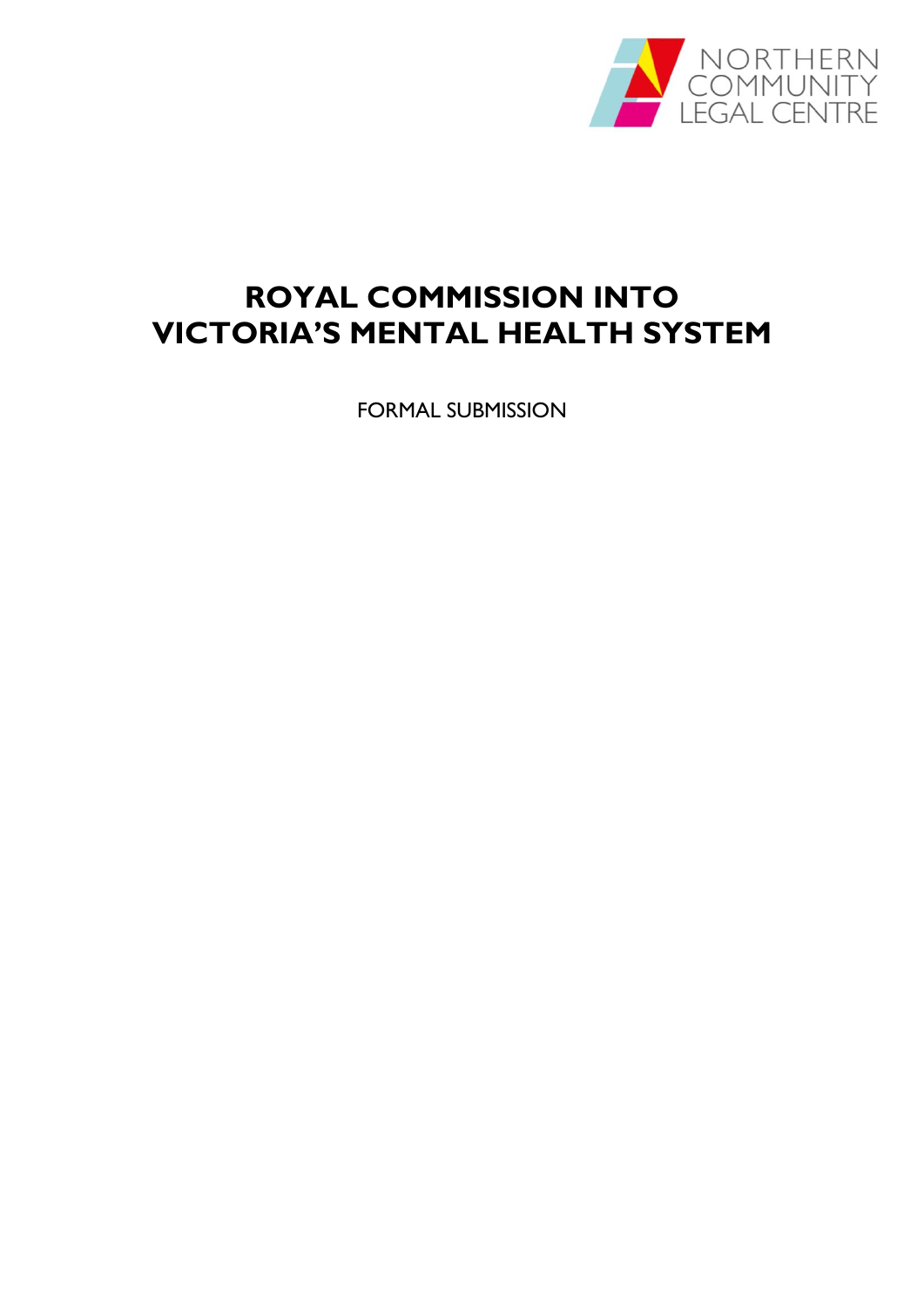

# **TABLE OF CONTENTS**

| DELIVERY AND IMPROVEMENT OF MENTAL HEALTH OUTCOMES 16 |    |
|-------------------------------------------------------|----|
|                                                       |    |
|                                                       |    |
|                                                       |    |
|                                                       |    |
|                                                       |    |
|                                                       |    |
|                                                       | 22 |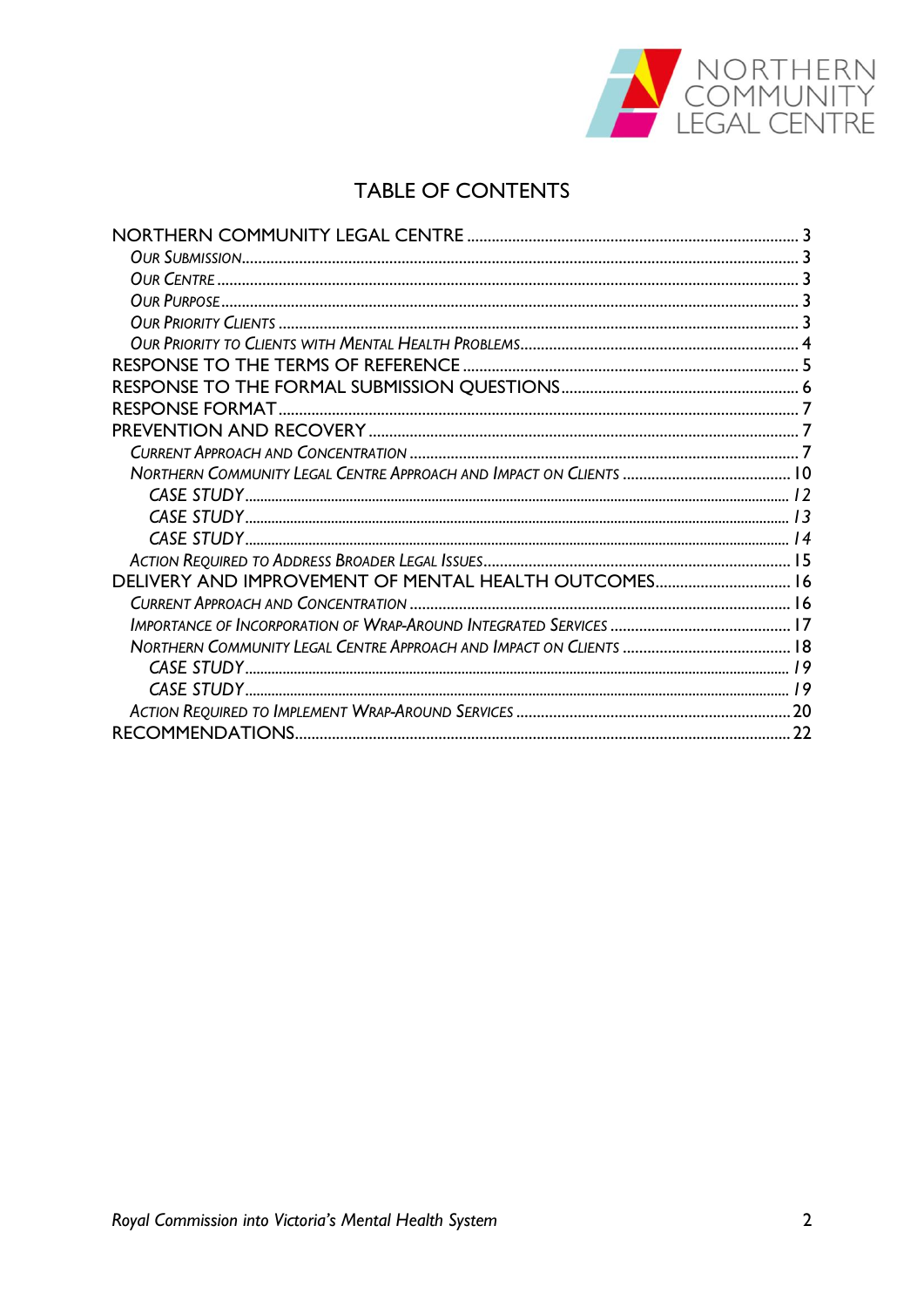

# <span id="page-2-1"></span><span id="page-2-0"></span>**NORTHERN COMMUNITY LEGAL CENTRE**

### *Our Submission*

Northern Community Legal Centre (NCLC) welcomes the opportunity to make a Formal Submission to the Royal Commission into Victoria's Mental Health System and supports the government's efforts to improve and expand the current framework.

NCLC is funded to provide legal services under the National Partnership Agreement, (NPA) Attorney Generals Department. NCLC is not funded to provide mental health or psychosocial support, however, we focus our limited resources on legal support for the most vulnerable in our community, which includes people with mental health problems.

Many of the clients we assist across a range of legal areas have a mental health problem as a backdrop to their legal issues.

#### <span id="page-2-2"></span>*Our Centre*

NCLC operates in one of the fastest growing and disadvantaged areas of Melbourne and has a significant catchment including the Moreland City Council, Hume City Council, and Mitchell Shire Council. NCLC operates from a central office located in Broadmeadows, with outreach services to other service areas, including Broadmeadows, Brunswick, Coburg, Craigieburn, Dallas, Fawkner, Glenroy, Sunbury and Wallan.

The Australian Bureau of Statistics indicates that the total population of our Local Government was 400, 850 in 2016, with 162,558 residents in Moreland City Council, 197, 376 residents in Hume City Council, and 40,916 in Mitchell Shire Council.<sup>1</sup>

NCLC assisted approximately1,957 community members during the 2018 - 2019 financial year and approximately 5,427 in total since inception in 2016.

#### <span id="page-2-3"></span>*Our Purpose*

1

NCLC's purpose is to ensure equal access to justice for all in the Melbourne North West region through provision of legal services, community legal education, and law reform initiatives.

#### <span id="page-2-4"></span>*Our Priority Clients*

NCLC is committed to assisting the most vulnerable and disadvantaged members of our community. These are people who have much more limited access to legal assistance and include: victims/survivors of family violence, refugees and the newly arrived, young people, older people who are suffering abuse, and people who have a diagnosed mental illness.

<sup>1</sup> Population totals taken from the result of the 2016 Australian Bureau of Statistics Census. Census, *Australia Bureau of Statistics*

[<sup>&</sup>lt;https://www.abs.gov.au/websitedbs/D3310114.nsf/Home/Census?OpenDocument&ref=topBar>](https://www.abs.gov.au/websitedbs/D3310114.nsf/Home/Census?OpenDocument&ref=topBar).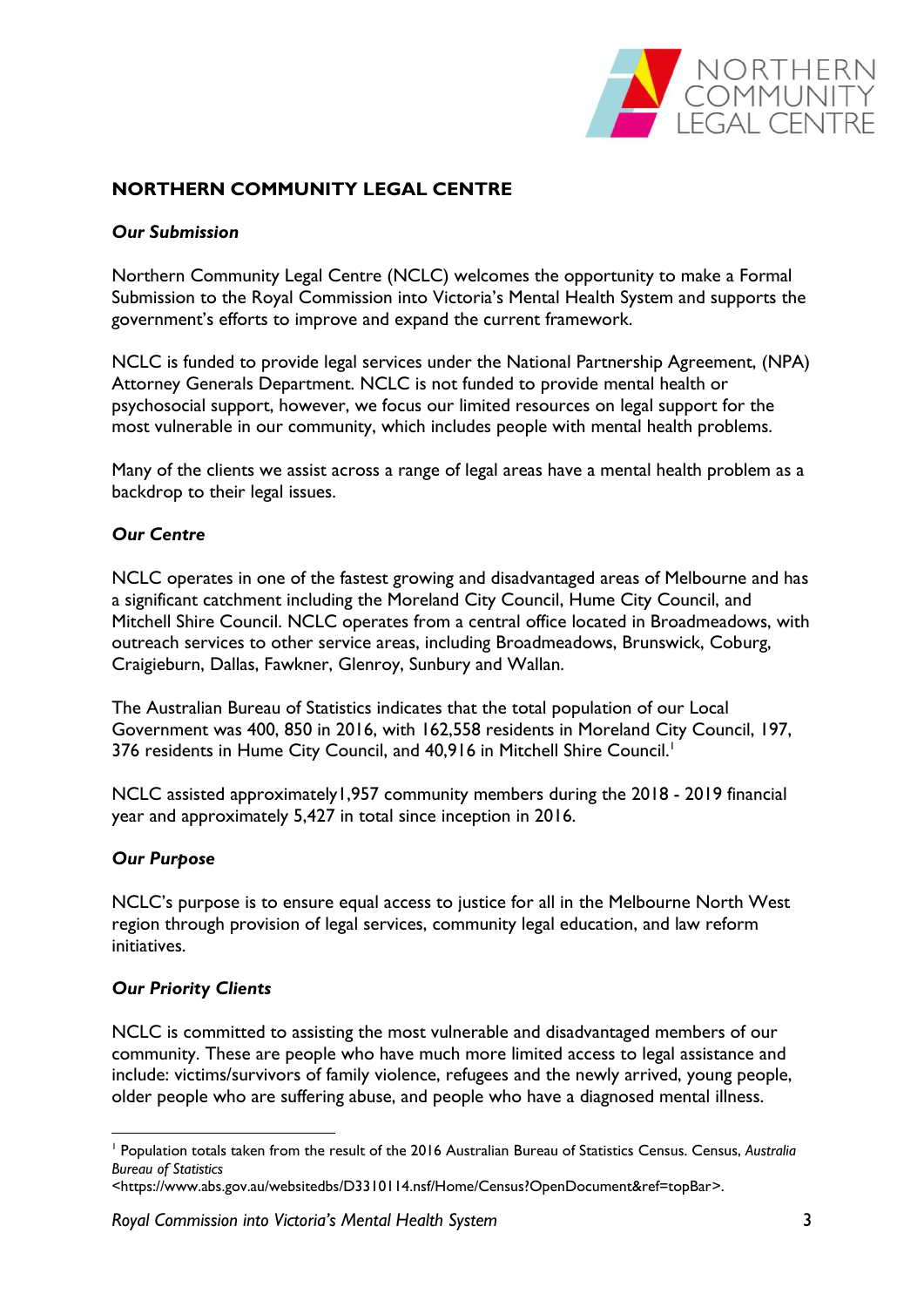

# <span id="page-3-0"></span>*Our Priority to Clients with Mental Health Problems*

Mental health problems are widespread within NCLC's community. In Hume City Council, 15.9% of resident identify as having high or very high levels of psychological distress. <sup>2</sup> A 2010 Victorian Health report revealed that mental health problems, along with neurological and sense disorders, are the 'leading cause of burden in the Hume region.<sup>3</sup> High proportions of people also experienced high or very high levels of psychological stress, coupled with high or very high levels of social isolation, in Moreland City Council.<sup>4</sup>

We have prioritised responding to the legal needs of people with mental health problems and have aligned our services to ensure greater accessibility. In turn, we have successfully expanded our targeting of people with mental health problems.<sup>5</sup>

We have worked with Mind Australia to extend our reach into both Moreland and Hume City Council with increasing referrals from their residential services. These clients frequently have multiple legal issues that have impeded their mental health progress. The untangling of all the legal issues takes time and trust but has significant impact.

We have also partnered with other organisations who provide support and services for people with mental health issues including; Northern Mental Health, Headspace Craigieburn, Merri Health in Coburg, and Sunbury Community Health Centre. We collocate with our partners to provide wrap-around services.

In addition, we have assisted many people suffering mental illness to have their fines revoked through our weekly in-office Infringements Clinic. We assisted clients with revocations totalling approximately \$276,469 based on their mental health special circumstances in the 2018 - 2019 financial year.<sup>6</sup> At present, we are assisting almost 40 clients request cancellation of infringements totally approximately \$439,379.

As stated, NCLC also prioritises services to newly arrived and refugee peoples, young people, and victims/survivors of family violence. These cohorts also present with high levels of mental health problems.

Many asylum seekers and refugees are 'traumatised due to their significant exposure to potentially traumatic incidents, including gross human rights violations, persecution, conflict, forced displacement and family separation, and consequently suffer from mental health conditions.'<sup>7</sup>

<sup>&</sup>lt;sup>2</sup> North Western Primary Health Network, 'Mental Health Area Profile' (November 2017) 20.

<sup>&</sup>lt;sup>3</sup> Victorian Government Department of Health, 'Hume Region health Status' (Summary profile, 2010) 18.

<sup>4</sup> North Western Primary Health Network, 'Mental Health Area Profile' (November 2017) 20.

<sup>&</sup>lt;sup>5</sup> In the 2017-2018 financial year 291 of Northern Community Legal Centre (NCLC) clients had a disability/and or mental illness, which is approximately 44% more than the 2016-2017 financial year. The increase between the 2017-2018 and 2018-2019 financial year was approximately 51%.

<sup>6</sup> *Infringement Act 2006* (Vic) s3 includes a mental or intellectual disability, disorder, disease or illness where the disability, disorder, disease, or illness results in the person being unable to either understand that conduct constitutes an offence or to control conduct that constitutes an offence.

<sup>7</sup> Law Council of Australia, 'The Justice Project' (Final Report, Law Council of Australia*,* August 2018) 34.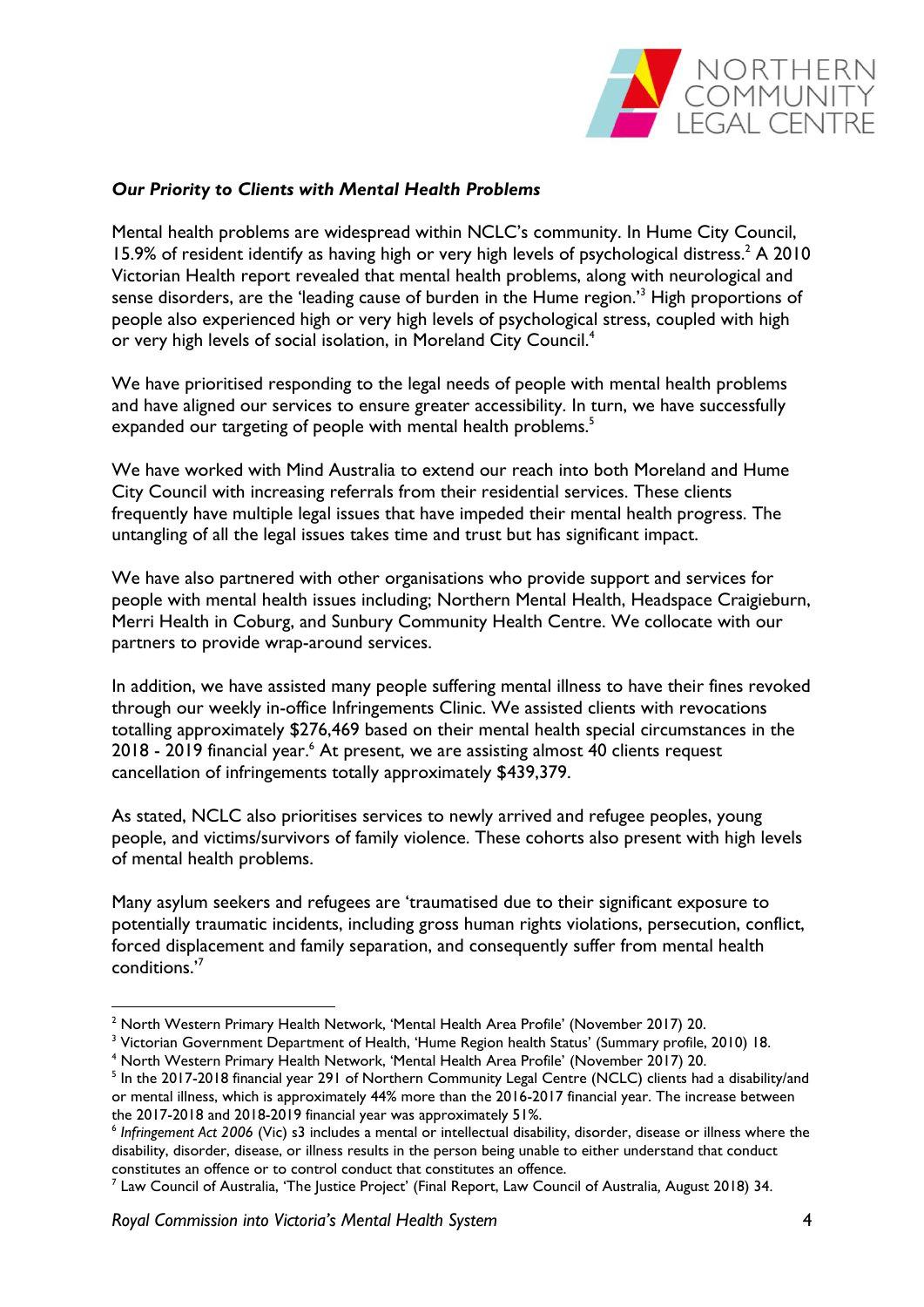

Approximately one third of our family violence clients present with mental health issues such as post-traumatic stress disorder, depression, and anxiety.<sup>8</sup> However, because of the limitations of the national data collection system<sup>9</sup> that we are required to use, there is limited capacity to accurately cross tabulate for these indicators. Nevertheless, there is an established understanding that victims of family violence will suffer from mental health problems as a consequence of family violence. A submission to the Royal Commission into Family Violence noted:

The most profound and long-lasting effects of FV<sup>10</sup> are those related to mental ill health. Chronic stress such as that seen in FV leads to neuro-biological impacts which in turn produce mental illness and physical illness.<sup>11</sup>

Our youth clients also present with significant mental health problems. Development of relationships with treating mental health practitioners in our catchment has been necessary to facilitate mutual referral pathways.

Ultimately, we see significant cross over between our priority client groups, namely that they have a diagnosed mental illness which has contributed to or has been exacerbated by their legal matter.

# <span id="page-4-0"></span>**RESPONSE TO THE TERMS OF REFERENCE**

The following Terms of Reference have been developed to provide direction for the Royal Commission:

- 1. How to most effectively prevent mental illness and suicide, and support people to recover from mental illness, early in life, early in illness and early in episode, through Victoria's mental health system, and in close partnership with other services.
- 2. How to deliver the best mental health outcomes and improve access to and the navigation of Victoria's mental health system for people of all ages, including through:
	- 2.1. best practice treatment and care models that are safe and person-centred;
	- 2.2. strategies to attract, train, develop and retain a highly skilled mental health workforce, including peer support workers;
	- 2.3. strengthened pathways and interfaces between Victoria's mental health system and other services;

<sup>&</sup>lt;sup>8</sup> NCLC assisted approximately 800 victims/survivors of family violence in the 2017-2018 financial year and approximately 811 in the 2018-2019 financial year. In the last financial year, NCLC assisted 303 clients who presented with family violence and mental health indicators.

NCLC uses the Community Legal Assistance Service System (CLASS) to triage clients and gather information.

<sup>&</sup>lt;sup>10</sup> Family violence.

<sup>&</sup>lt;sup>11</sup> Victorian Branch of the Royal Australian and New Zealand College of Psychiatrists (2015) 38.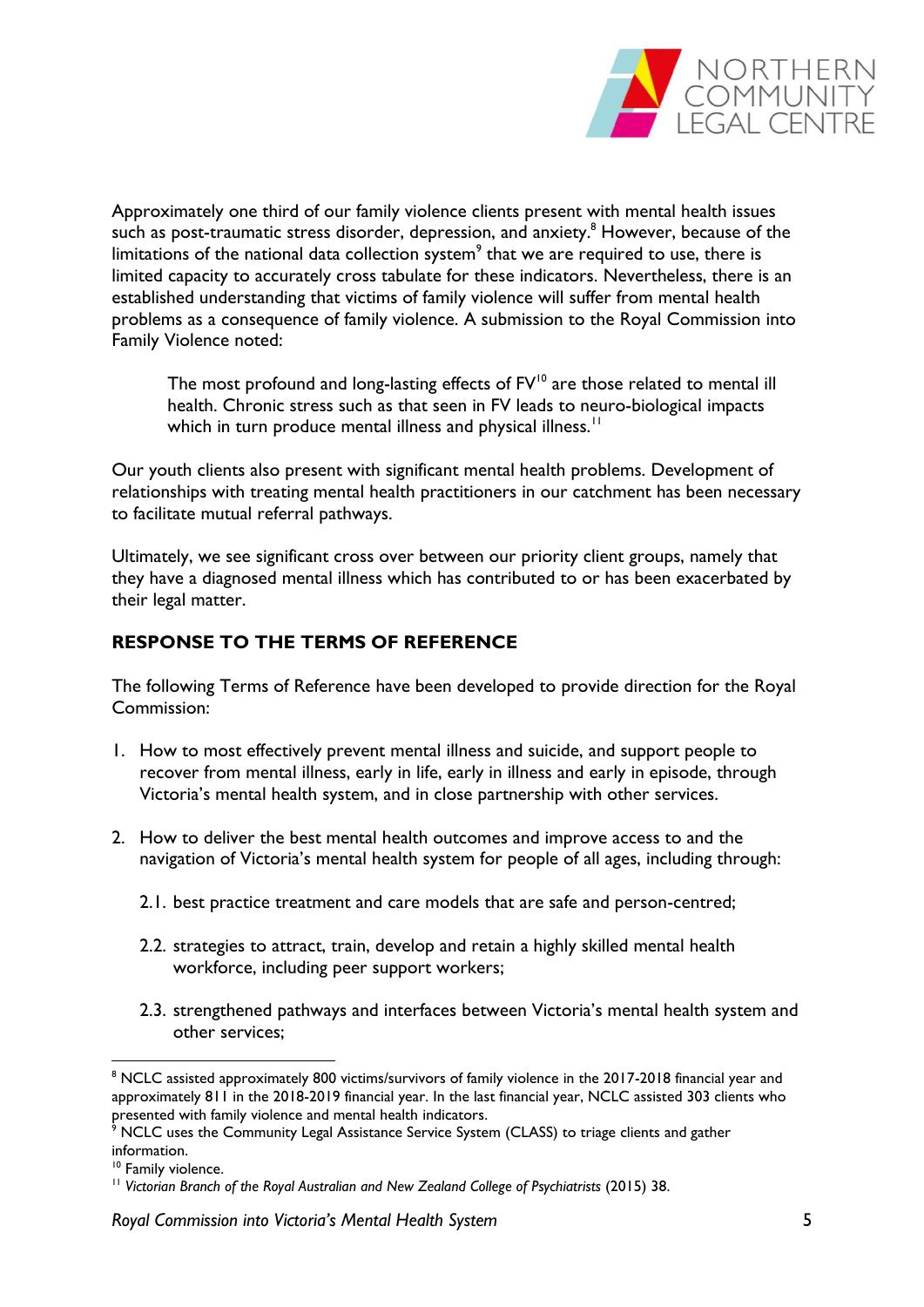

- 2.4. better service and infrastructure planning, governance, accountability, funding, commissioning and information sharing arrangements; and
- 2.5. improved data collection and research strategies to advance continuity of care and monitor the impact of any reforms.
- 3. How to best support the needs of family members and carers of people living with mental illness.
- 4. How to improve mental health outcomes, taking into account best practice and personcentred treatment and care models, for those in the Victorian community, especially those at greater risk of experiencing poor mental health, including but not limited to people:
	- 4.1. from Aboriginal and Torres Strait Islander backgrounds;
	- 4.2. living with a mental illness and other co-occurring illnesses, disabilities, multiple diagnoses or dual disabilities;
	- 4.3. from rural and regional communities; and
	- 4.4. in contact, or at greater risk of contact, with the forensic mental health system and the justice system.
- 5. How to best support those in the Victorian community who are living with both mental illness and problematic alcohol and drug use, including through evidence-based harm minimisation approaches.
- 6. Any other matters necessary to satisfactorily resolve the matters set out in paragraphs 1-5.

NCLC's submission will address Terms of Reference 1, 2, 4, and 5.

# <span id="page-5-0"></span>**RESPONSE TO THE FORMAL SUBMISSION QUESTIONS**

The following Formal Submission Questions have been developed for consideration when formulating formal responses to the Terms of Reference:

- 1. What are your suggestions to improve the Victorian community's understanding of mental illness and reduce stigma and discrimination?
- 2. What is already working well and what can be done better to prevent mental illness and to support people to get early treatment and support?
- 3. What is already working well and what can be done better to prevent suicide?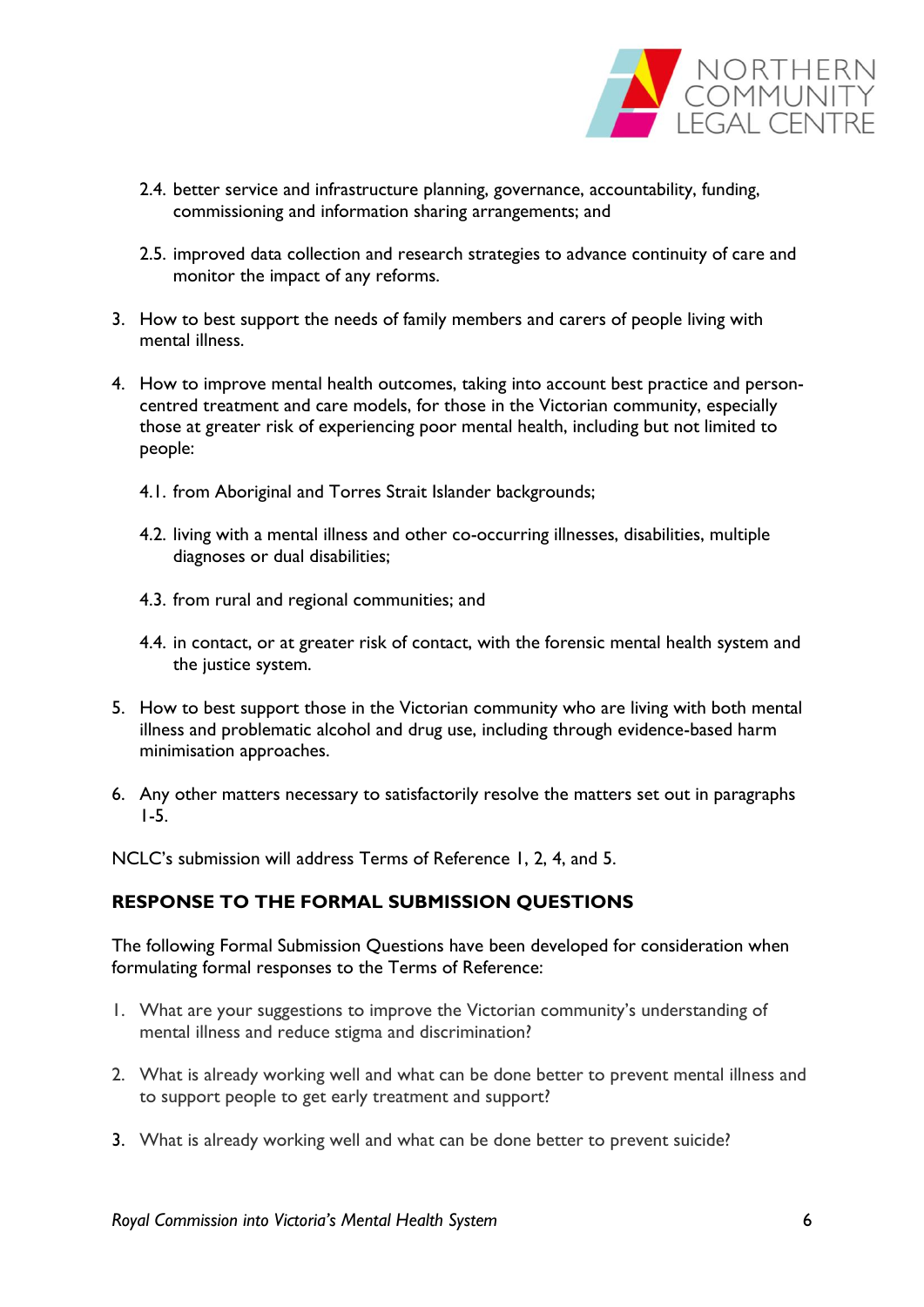

- 4. What makes it hard for people to experience good mental health and what can be done to improve this? This may include how people find, access and experience mental health treatment and support and how services link with each other.
- 5. What are the drivers behind some communities in Victoria experiencing poorer mental health outcomes and what needs to be done to address this?
- 6. What are the needs of family members and carers and what can be done better to support them?
- 7. What can be done to attract, retain and better support the mental health workforce, including peer support workers?
- 8. What are the opportunities in the Victorian community for people living with mental illness to improve their social and economic participation, and what needs to be done to realise these opportunities?
- 9. Thinking about what Victoria's mental health system should ideally look like, tell us what areas and reform ideas you would like the Royal Commission to prioritise for change?
- 10. What can be done now to prepare for changes to Victoria's mental health system and support improvements to last?
- 11. Is there anything else you would like to share with the Royal Commission?

NCLC's submission will address Formal Submission Questions 2, 4, 8, 9, 10, and 11.

# <span id="page-6-0"></span>**RESPONSE FORMAT**

We will respond to the Terms of Reference and Formal Submission Questions by broadly addressing the overlapping themes in two parts as follows:

- Prevention and Recovery
- Delivery and Improvement of Mental Health Outcomes

Our submission will be restricted to exploring and commenting on the intersectionality between legal matters and mental health problems.

# <span id="page-6-1"></span>**PREVENTION AND RECOVERY**

### <span id="page-6-2"></span>*Current Approach and Concentration*

We submit that the current focus and approach to addressing legal needs in the context of holistic mental health treatment remains limited.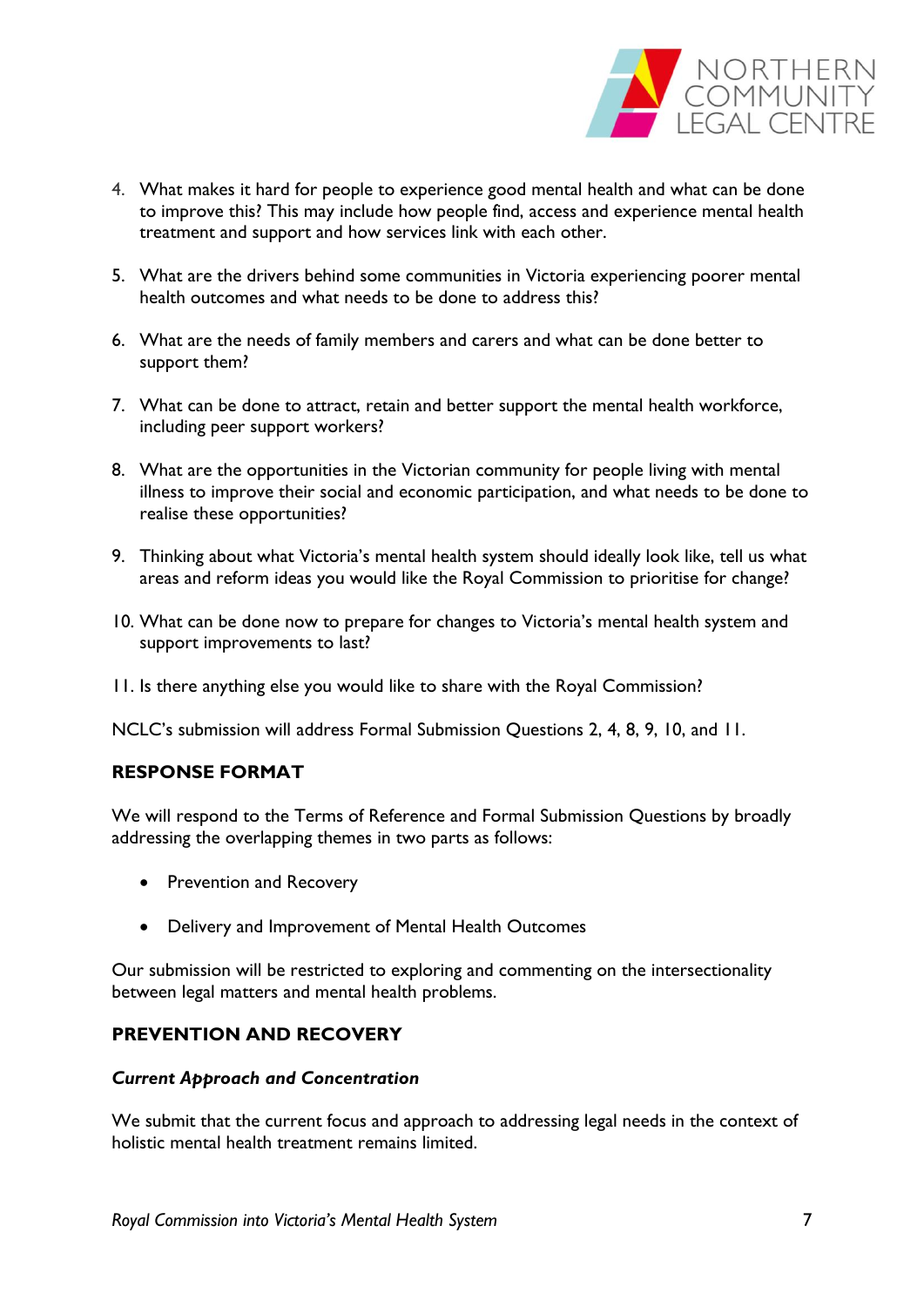

We further submit that when relevance of legal needs is addressed, the concentration is often on the intersection between mental health problems and the criminal justice system. This is illustrated in the Productivity Commission Issues Paper, *The Social and Economic Benefits of Improving Mental Health*, <sup>12</sup> which when addressing connection between mental health problems and the law, solely focused on the potential for justice system and child protection improvements.

To best assist with prevention of and recovery from mental illness, difficulties with broader legal issues must be anticipated, addressed, and attended to.

### *Importance of Addressing Broader Legal Issues*

*On the Edge of Justice: The Legal Needs of People with a Mental Illness in NSW<sup>13</sup>* examines the broad legal needs of people with mental health problems. It found a 'considerable number of Australians experience mental illness, and this is often associated with other social and economic disadvantage.<sup>'14</sup> Stakeholders and participants indicated that 'while people with a mental illness experience a number of legal issues with potentially serious personal and financial consequences, they can also face many barriers in having these legal issues addressed.'<sup>15</sup>

The legal issues identified were:

- legal issues relating to mental illness specifically, such as those falling under the *Mental Health Act 1990* (NSW) and adult guardianship issues
- discrimination in relation to employment, education and insurance
- housing issues, including problems relating to Department of Housing, private rental and boarding house accommodation
- social security issues, including eligibility, breaching, social security debt and prosecution for fraud
- consumer issues, such as credit card debt and banking issues, mobile phone and other contractual debt
- domestic violence and victim of crime issues
- family law and care and protection issues.

The report into the legal needs of people with a mental illness highlights the limitation on the focus of criminal justice equated to justice. It is supported by the *Access to Justice Review,*  which details different communities who experience difficulty when accessing justice. For example:

Traditionally, and understandably, the highest priority in allocating legal assistance resources has usually been given to people facing criminal charges, in light of the

<sup>&</sup>lt;sup>12</sup> Productivity Commission, 'The Social and Economic Benefits of Improving Mental Health' (Issues Paper, Australian Government, January 2019) 23 – 4.

<sup>&</sup>lt;sup>13</sup> Maria Karras, Emily McCarron, Abigail Gray and Sam Ardasinski (2006).

 $14$  Ibid.

<sup>15</sup> Ibid.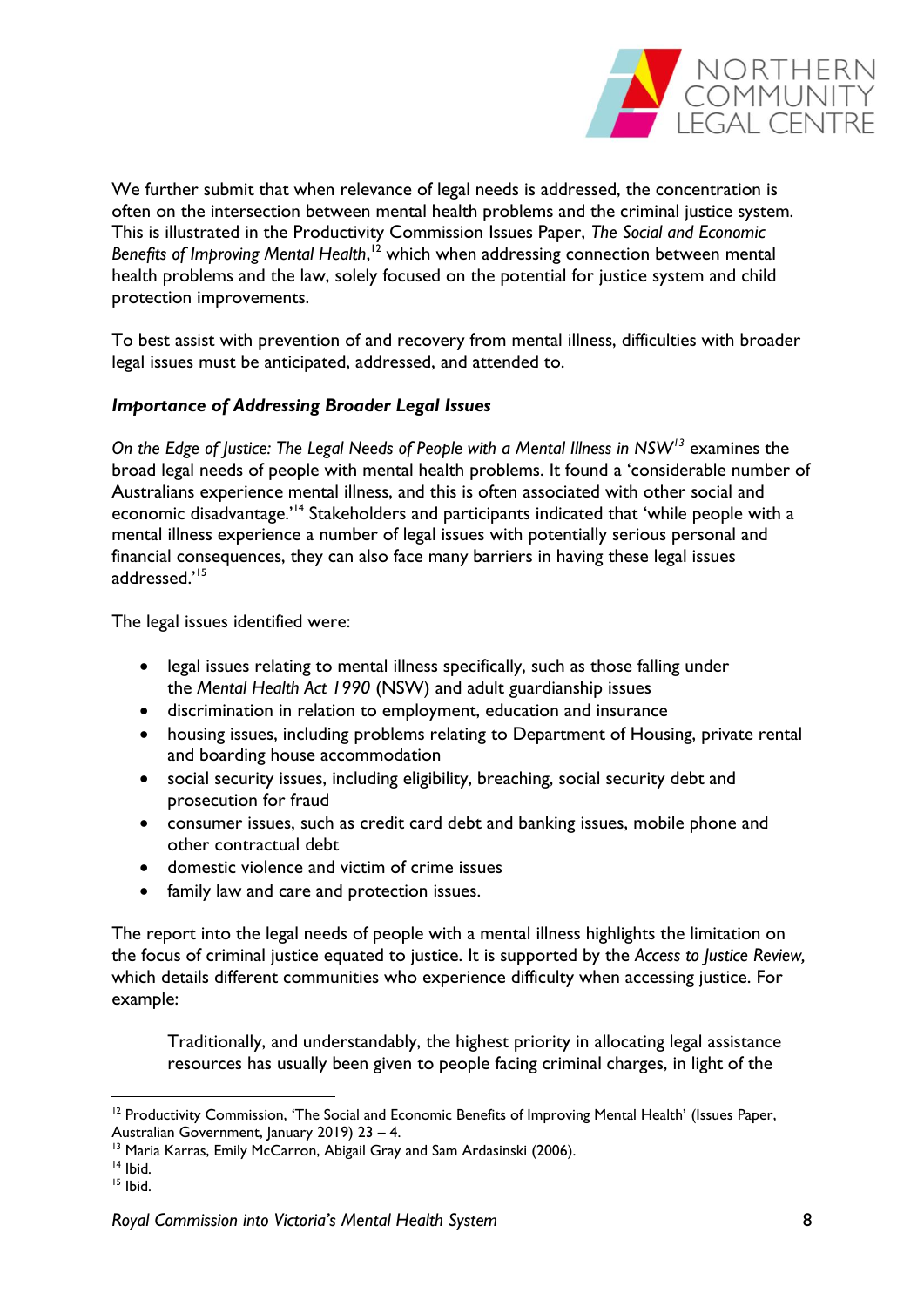

prospect of deprivation of liberty or other serious penalties. Civil justice is treated as 'the poor cousin' in the legal assistance family. Increasingly though, unresolved civil legal problems, such as those related to a community member's housing, mental health, employment or family, are recognised as having far reaching consequences for both the individuals involved and the state. For individuals, unresolved legal problems can lead to diminishing health and restrict social and economic participation.<sup>16</sup>

The prevalence of mental health problems for victims of family violence cannot be ignored. It is widely acknowledged and reported that family violence has a direct negative impact on the physical and mental health of victim/survivors of family violence.<sup>17</sup> A quantitative assessment evaluated by the Law and Justice Foundation of New South Wales shows that:

Their<sup>18</sup> legal problems were more likely to lead to stress-related illness, physical ill health, relationship breakdown, loss of income or financial strain, and moving home. They were more likely to require assistance from professionals, particularly lawyers and health and welfare professionals, and to require recourse to formal legal processes to achieve resolution.<sup>19</sup>

Victim/survivors of family violence are also 'significantly more likely to experience a legal problem other than DFV<sup>20</sup> victimisation' and these legal issues have a "substantial' impact – that is, a moderate or severe impact – on their everyday life.<sup> $21$ </sup> The Law and Justice Foundation of New South Wales' assessment also confirms that criminal matters are only one of the common legal issues faced by family violence victims/survivors.<sup>22</sup>

In addition to access to justice issues, the Mental Health Commission of New South Wales has identified that 'many people who experience disadvantage do not recognise that their social or economic problems have legal remedies'.<sup>23</sup> If broader legal needs are left unmet, the impact on a person's mental health and recovery are severely impacted. Oftentimes this creates further vulnerabilities by accelerating their pathways into the criminal justice system. However, we know that people with mental health illness have other significant legal needs than merely those in relation to criminal law and the impacts of these legal issues can be detrimental.

We submit that legal assistance to aid people intersecting with *any* aspect of the legal system, including civil, criminal, and family law matters is essential to prevention and recovery for persons experiencing mental health problems. Further, assistance is required

- <sup>20</sup> Domestic family violence.
- <sup>21</sup> Ibid 12.

<u>.</u>

 $22$  Ibid II.

<sup>&</sup>lt;sup>16</sup> The Department of Justice and Regulation, 'Access to Justice Review' (Summary Report, Government of Victoria, August, 2016) 4.

<sup>&</sup>lt;sup>17</sup> Christine Coumarelos, 'Quantifying the legal and broader life impacts of domestic and family violence' (Paper 32, Law and Justice Foundation Justice Issues, June 2019) 6.

<sup>&</sup>lt;sup>18</sup> Victims/survivors of family violence.

<sup>&</sup>lt;sup>19</sup> Christine Coumarelos, 'Quantifying the legal and broader life impacts of domestic and family violence' (Paper 32, Law and Justice Foundation Justice Issues, June 2019) 1.

<sup>&</sup>lt;sup>23</sup> Mental Health Commission of New South Wales, 'Health Justice Partnerships in New South Wales' (Position Paper, The State of New South Wales, October 2016) 4.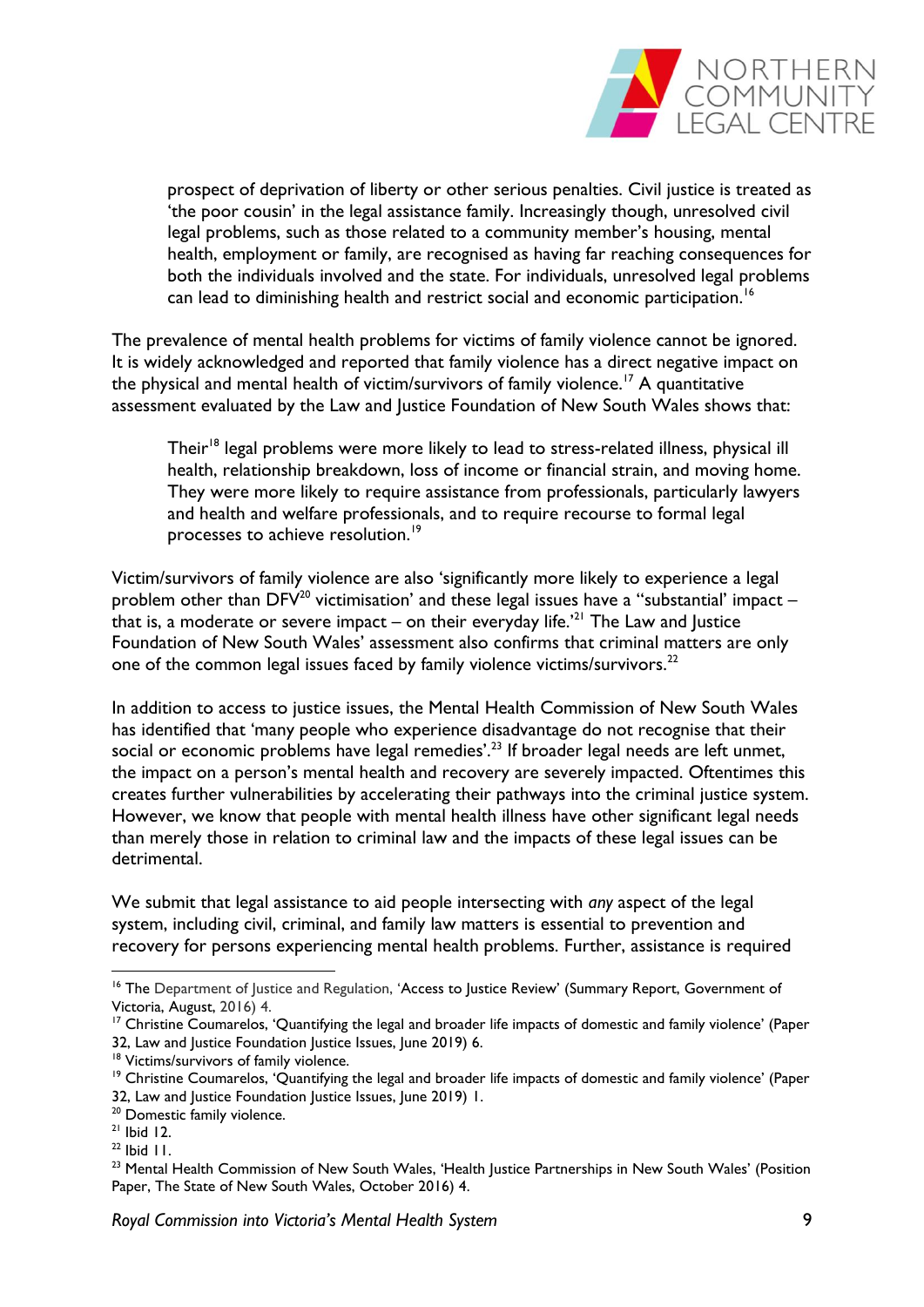

to triage and detect potential legal issues and needs, in addition to developing easily accessible legal assistance pathways for the broad spectrum of legal issues that a person with mental health problems may face.

# <span id="page-9-0"></span>*Northern Community Legal Centre Approach and Impact on Clients*

NCLC assisted 568 persons who identified as having a 'diagnosed mental illness' in the 2018 - 2019 financial year.

The breakdown of legal assistance for those clients was as follows: $24$ 

Family Violence Matters - 22%<sup>25</sup>

Family violence victims/survivors present with a number of legal issues that need unpacking. NCLC provides comprehensive assistance to family violence victims/survivors for a multitude of legal matters. For example, NCLC operates a Duty Lawyer service for Applicants in Family Violence Intervention Orders (FVIO) at the Broadmeadows Magistrates' Court. FVIOs most often protect vulnerable women and children. As stated, a significant portion of our clients who are victims/survivors of family violence experience mental health problems. The benefit of legal assistance in FVIO matters is to ensure that clients understand the implications of Intervention Orders, have support during the court process, and are linked with appropriate services.

Infringement Matters – 20% 26

Infringements are a civil penalty rather than a criminal sanction; however, unaddressed infringements can result in risk of imprisonment. A by-product of significant reforms in Victoria is a special circumstances infringement system which enables persons who have a nexus between their mental illness and their infringements to have their infringements dealt with more favourably. Unfortunately, the infringement system is complex and difficult to navigate and without access to legal help, these people, who are most often the most vulnerable, may be missed in the system. However, in cases where NCLC has intervened, clients have avoided imprisonment due to infringement matters.

<sup>&</sup>lt;sup>24</sup> All numbers are approximate. NCLC clients may attend for assistance with multiple legal issues.

<sup>&</sup>lt;sup>25</sup> NCLC assisted approximately 125 clients in relation to family violence matters who identified as experiencing mental health concerns in the 2018-2019 financial year.

<sup>&</sup>lt;sup>26</sup> NCLC assisted approximately 115 clients in relation to infringement matters who identified as experiencing mental health concerns in the 2018-2019 financial year.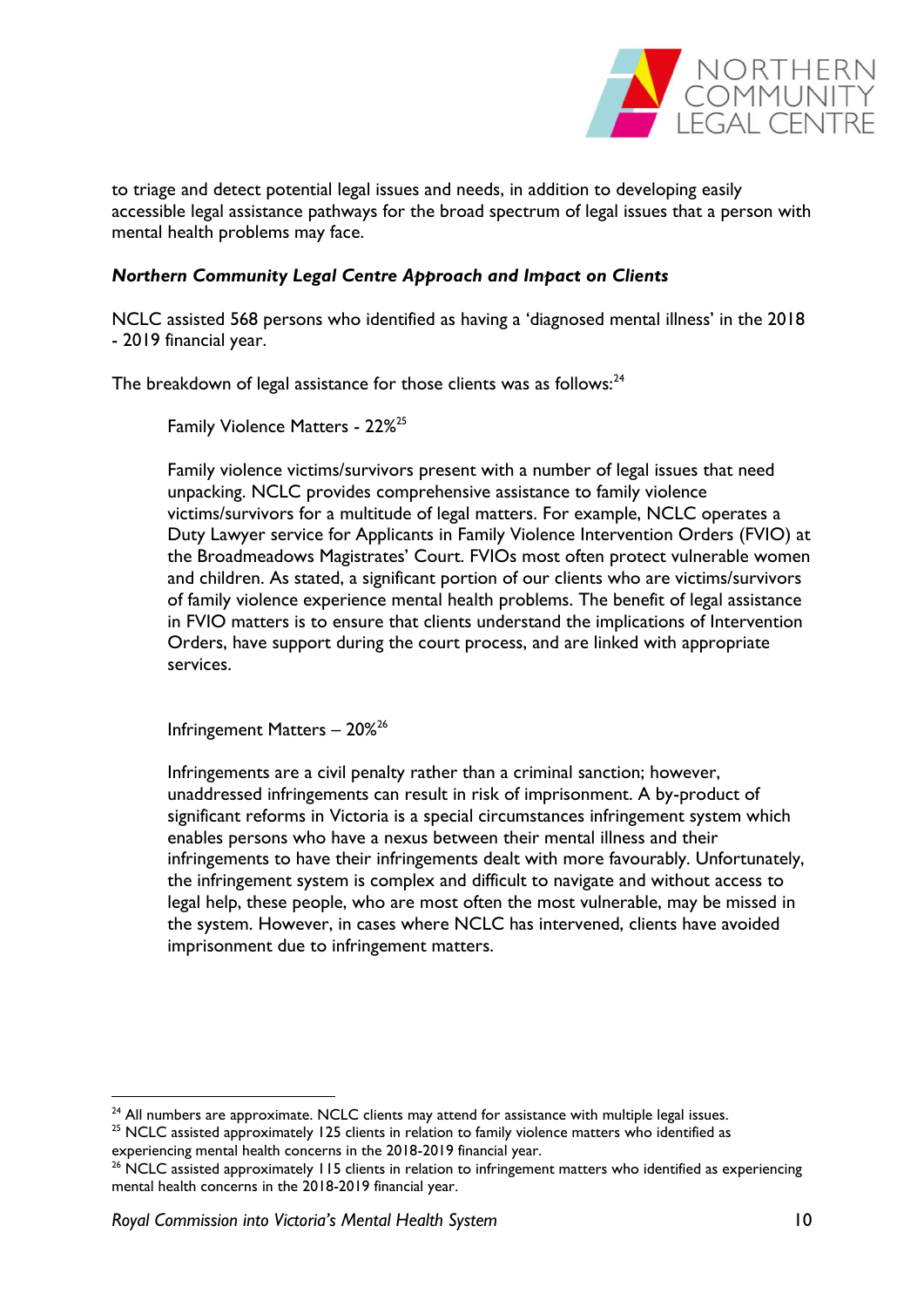

Family Law Matters - 15%<sup>27</sup>

A significant number of our clients suffering from mental health problems seek assistance for family law matters. Family law is the umbrella reference for parenting, property, child support, and divorce matters. Each family law matter has standing as an independent legal issue, even where the matters intersect. Family law is a complex and dense area of law and legal advice and assistance is indispensable, in particular where mental health problems can be magnified by the stress of legal proceedings and where family violence concerns exist.

Criminal Matters - 13% 28

Assisting young people who have offended due to their mental illness is a priority for our service in circumstances where our clients are not eligible for legal aid, cannot afford a private lawyer, and yet have a high likelihood of eligibility for the Criminal  $I$ ustice Diversion Program.<sup>29</sup> However, for young people, successful outcomes in civil matters are just as critical, including avoidance of a poor credit rating, understanding their employment rights, and addressing infringements, and mitigating other debts before they escalate beyond control.

Motor Vehicle Accident Matters - 8%<sup>30</sup>

NCLC's most vulnerable clients generally have vehicles worth nominal values and choose not to obtain insurance. Unfortunately, this puts them at risk of recovery and/or civil action in circumstances where they are at fault in a motor vehicle accident. As with civil debts, clients can seek a waiver of the amount of damages due to their classification as judgement proof and avoid the same repercussions. The importance is acting before the matter is referred to Court. Clients without assistance, or who are only able to access assistance late into their matter, often have limited options for resolution.

 $27$  NCLC assisted approximately 85 clients in relation to family law matters who identified as experiencing mental health concerns in the 2018-2019 financial year.

<sup>&</sup>lt;sup>28</sup> NCLC assisted approximately 74 clients in relation to criminal law matters who identified as experiencing mental health concerns in the 2018-2019 financial year.

<sup>&</sup>lt;sup>29</sup> The Criminal Justice Diversion Program in the Magistrates' Court of Victoria enables successful participants to avoid the typical path of the criminal justice system and ultimately a criminal record.

 $30$  NCLC assisted approximately 48 clients in relation to motor vehicle accident matters who identified as experiencing mental health concerns in the 2018-2019 financial year.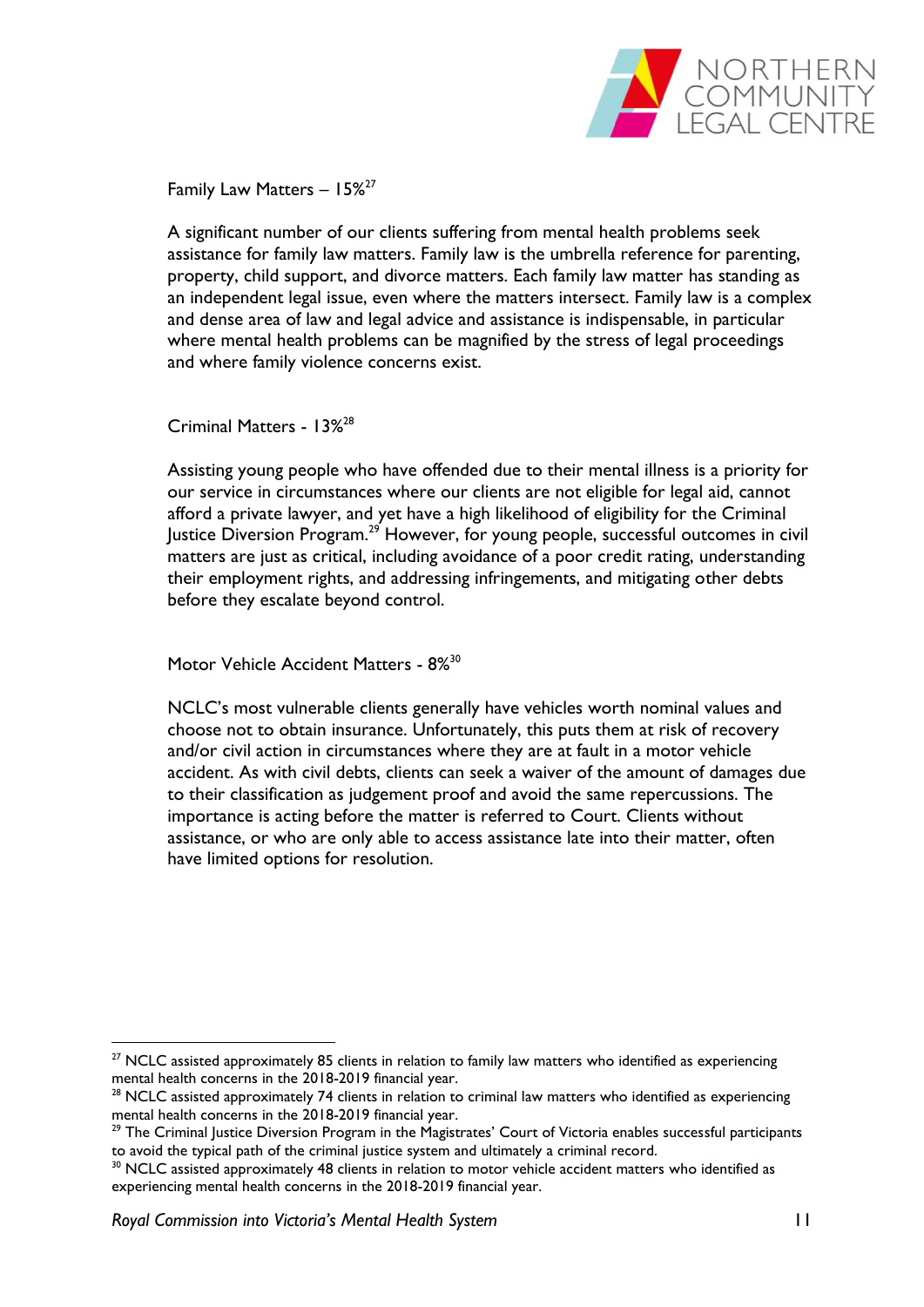

Civil Debt Matters - 7%<sup>31</sup>

Civil debts may arise for many reasons, including those due to unpaid mobile phone or gym contracts, unpaid car loans, and overdue credit card bills. Many NCLC clients experiencing difficulties with civil debts have no assets and are in receipt of Centrelink benefits. These clients are judgement proof, meaning their income is protected from enforcement action.<sup>32</sup> However, without legal assistance to seek debt or hardship waivers, address unfair or misleading contract terms, and otherwise advocate for clients, clients may face civil litigation, impacted credit histories, and continued and relentless follow up from recovery agencies. NCLC is often successful with negotiating debt waivers and most often our matters conclude without any referral to Court.

Other Matters - 15%<sup>33</sup>

NCLC also seeks individuals presenting with other legal issues, including but not limited to Victims of Crime Assistance Tribunal, Personal Safety Intervention Order and Tenancy matters.

We have identified that the particular vulnerabilities of our clients result in susceptibility to complex family violence and/or family law matters, consumer debts, significant accumulation of infringements, involvement in or exposure to criminal matters, and an overall inability to adequately self-represent or self-help in legal matters.

The following case study examples demonstrate the spectrum of legal issues and the importance of legal advice and assistance for those with mental health problems.

# **CASE STUDY**

<span id="page-11-0"></span>Civil Matter Mental Health Problems, Vulnerability, and Risk of Legal Issues Arising

*Peter\* has a diagnosis of schizophrenia and his only income is the disability support pension. While he was living with a family member in Broadmeadows, Peter was approached by a door to door salesperson from a consumer rental company who signed him up to a consumer lease for a brand-new TV and DVD player. A few months later, they signed him up to another consumer lease for a brand-new iPhone.* 

<sup>&</sup>lt;sup>31</sup> NCLC assisted approximately 37 clients in relation to civil debt matters who identified as experiencing mental health concerns in the 2018-2019 financial year.

<sup>32</sup> *Judgement Debt Recovery Act 1984* (Vic) s12.

<sup>&</sup>lt;sup>33</sup> NCLC assisted approximately 84 clients with various legal matters who identified as experiencing mental health concerns in the 2018-2019 financial year.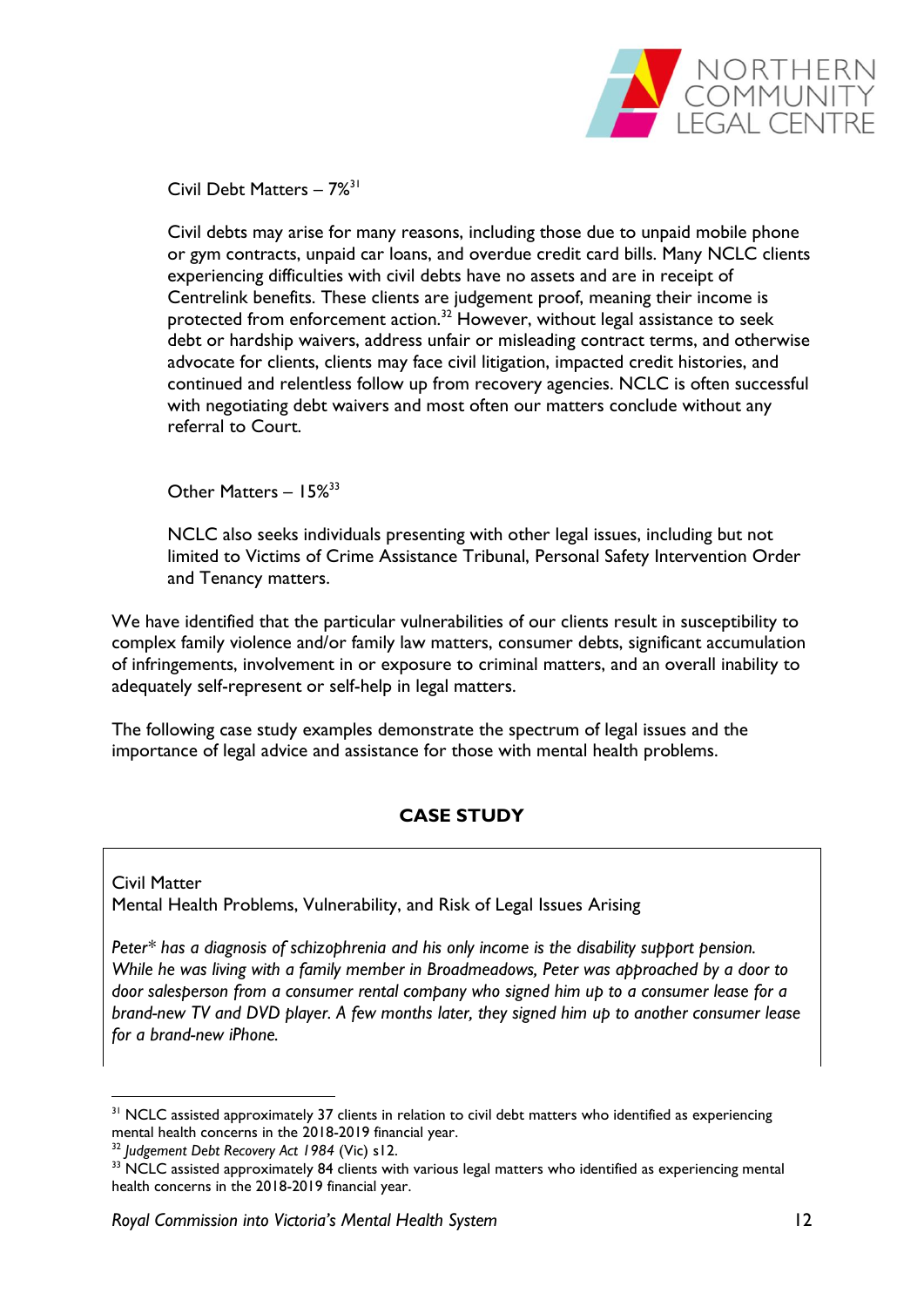

*The iPhone contract required 39 fortnightly payments of \$112, which totaled \$4,368 for a phone worth \$1,149. The TV and DVD player contract required 52 fortnightly payments of \$61, which totaled \$3,172 of payments for goods worth \$699. These payments were made through Peter's Centrepay.*

*Since entering into these consumer leases, Peter moved into supported accommodation and was struggling to keep up with the payments. Peter instructed us that at the time that he entered into the contracts, because of his mental health issues, he did not understand the contracts and did not realise that he would be paying so much more than what the goods were worth. Peter told us that he felt that he had been taken advantage by the salesperson of because of his mental health issues. We made a complaint to the rental company, who denied that they had breached any laws in signing Peter up to these contracts. They stated that the only way to get out of the contracts was for Peter to return the goods, but that he would not get any refund for the amounts that he had already paid, which amounted to over \$3,000.*

*After we made a complaint to the Australian Financial Complaints Authority, the rental company agreed to make a refund of \$1,408 to Peter, which was the total that he had paid minus the value of the goods that he had received. Peter did not need to return the goods.*

\*Name changed

# **CASE STUDY**

#### <span id="page-12-0"></span>Civil Matter

Mental Health Problems, Impact of Non-Criminal Legal Issues, and Effect on Mental Health

*Jane\* has a diagnosis of schizophrenia, and is a resident at a long-term residential service for people with complex mental health issues who are not able to live independently. Before her mental health had worsened, Jane had run her own business. One of her kids was involved with a youth program that was organized through a local association. To help assist this program, Jane agreed to pay for advertising in their newsletter for her business. She had thought that this was just for a oneoff advertisement.*

*A few months later Jane had experienced a severe down-turn in her mental health and ceased to operate her business, and had moved into the long-term residential service. She then started to receive emails from the newsletter asking for payment for a new invoice for an advertising in another newsletter. Jane had not asked for the advertising to continue, and they would not explain why she was being charged again. There were constant emails to her demanding payment of approximately \$400, which she couldn't afford. She was finding these emails highly distressing and stressful and wasn't able to cope with them.*

*She sought our assistance, and we emailed them explaining Janes current situation and asking them to waive whatever claim they had against her and cease contacting her. For a while they didn't respond to our correspondence, and continued to email Jane directly, which Jane continued to be* 

*Royal Commission into Victoria's Mental Health System* 13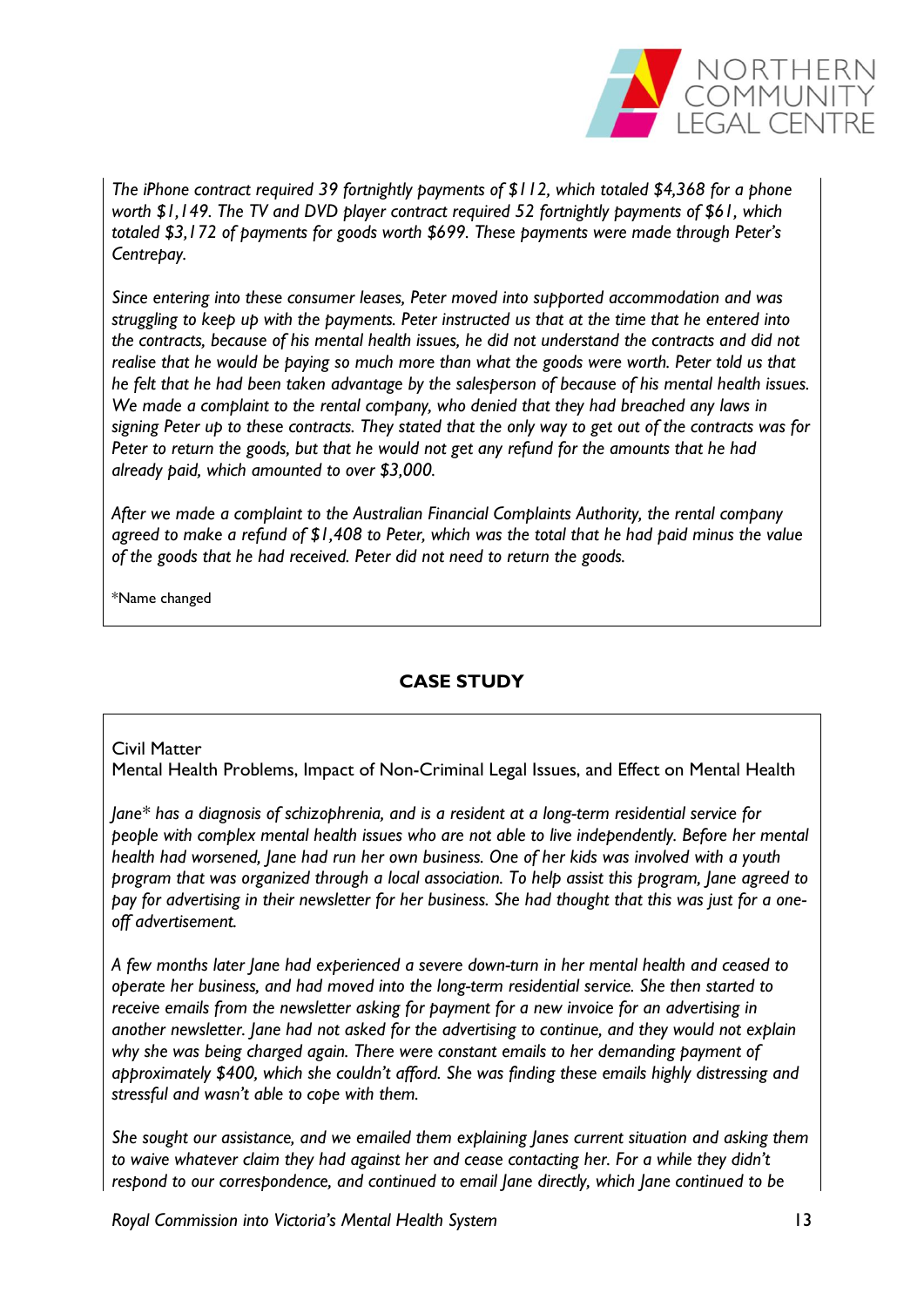

*highly distressed by. We wrote to them again explaining the distress their emails were causing Jane, and threatening action under the Australian Consumer Law for prohibited debt collection activities that were causing distress, and they then agreed to waive their claim against Jane and stop contacting her, which was an enormous relief to Jane.*

\*Name changed

# **CASE STUDY**

<span id="page-13-0"></span>Infringement Matter Mental Health Problems, Link to Infringements, and Lack of Court Assistance

*Over a period of about 10 years, our client Ash\* incurred a large number of fines for driving on Citylink and Eastlink without a pass. Ash was primarily using the toll roads over this period to drive her sick father to medical appointments. She was suffering from depression and anxiety, which her doctor and psychologist stated caused her to incur tolls and not deal with them before they escalated to become infringement warrants.*

*In 2014, the Sheriff knocked on Ash's door and bailed her to appear at the Broadmeadows Magistrates' Court for \$18,000 of Infringement Warrants. She spoke to a duty lawyer at Court, but when she got called in to Court, her lawyer was busy and she appeared without a lawyer. The Magistrate didn't ask her about any of her circumstances or how she incurred so many infringements, and made an Order that she had to pay \$10,000 of her fines in monthly instalments of \$1000. If she defaulted on just one payment, then the Sheriff would have the power to take her directly to jail where she would stay for up to 70 days.* 

*Our client kept up her monthly payments and had paid off just over \$3,000 by the end of 2017. Ash attended the Northern Community Legal Centre in late 2017 when she was struggling to keep up with the payments of \$1,000 a month. She told us the constant fear that falling behind on just one payment could result in her being sent to jail was a major source of stress and anxiety for her.*

*We were able to obtain reports from Ash's doctor and psychologist that explained how her mental illness had caused her to incur the fines. We then appeared for Ash in the Magistrates Court and successful applied for a re-hearing on the basis that the way that her mental illness contributed to the infringements should have been considered at the original hearing. The Magistrate accepted that in our client's circumstances, she should not have to pay any more fines, and fully waived the outstanding amount.*

\*Name changed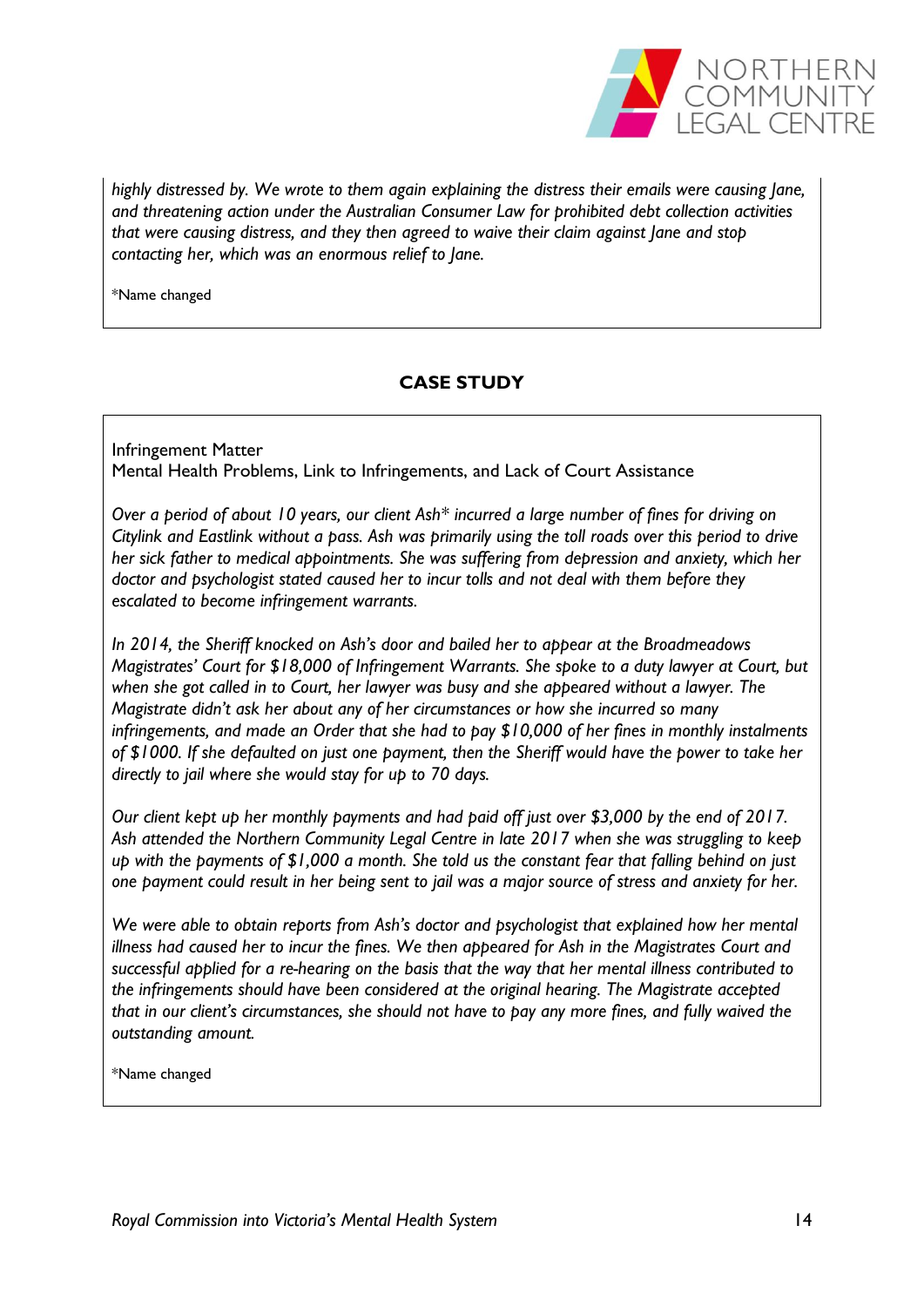

### <span id="page-14-0"></span>*Action Required to Address Broader Legal Issues*

We recognise that legal issues which fall outside the criminal justice system may fail to illicit a response from people experiencing them. Unlike matters that involve police, have a rapidly approaching hearing date in court, or result in incarceration, broader legal issues are often ignored until they reach tipping point. This is understandable, and expected, when a person is experiencing acute mental health problems and the resulting social and economic consequences. However, we submit that these individuals are the most vulnerable and atrisk, and consequently, should command the most support from services.

In circumstances where clients are engaged with mental health services, NCLC recognises the opportunity for assessment and referral for legal assistance by mental health workers especially when persons are unable to self-identify legal issues. Ongoing training for mental health workers will be necessary to ensure appropriate use of existing legal health check-up and legal needs assessment tools for identification of potential legal problems.<sup>34</sup> The Law and Justice Foundation of New South Wales recommends legal diagnosis for victims/survivors of family violence, and we support this recommendation in the context of both victims/survivors of family violence and those experiencing mental health problems. We submit that the recommended approach of the Law and Justice Foundation of New South Wales should be adopted, but implemented with consideration of and to address specific needs of those experiencing broader mental health problems:

Comprehensive legal diagnosis obviously needs to be supported by suitable service infrastructure and resourcing, so that the legal needs accompanying DFV victimisation that are identified can be appropriately addressed.

Integrated service models where lawyers are present onsite at mental health services will encourage and facilitate attendance at appointments for the most vulnerable people. Effectiveness of integrated models will be measured by examining the complimentary support a client receives, which must be an informed combination of legal, social, and medical treatment, and the resulting mental health and legal outcomes.

NCLC submits that significant core health justice funding is paramount for both Community Legal Centres (CLCs) and mental health services to successfully develop integrated models, implement the programs within both sectors, and monitor the progress of the evolving ventures.

<span id="page-14-1"></span>Finally, we submit that a shift in the definition of 'justice' to incorporate *all* legal matter types can also contribute to the recognition and identification of pressing legal issues by workers, professionals, and community members. This change requires a modification to the public dialog, which can be led by the results of this Royal Commission.

<sup>&</sup>lt;sup>34</sup> See<http://legalhealthcheck.org.au/> for the existing Legal Health Check resources developed by LawRight (Formerly Queensland Public Interest Law Clearing House Inc) for the National Association of Community Legal Centres (NACLC).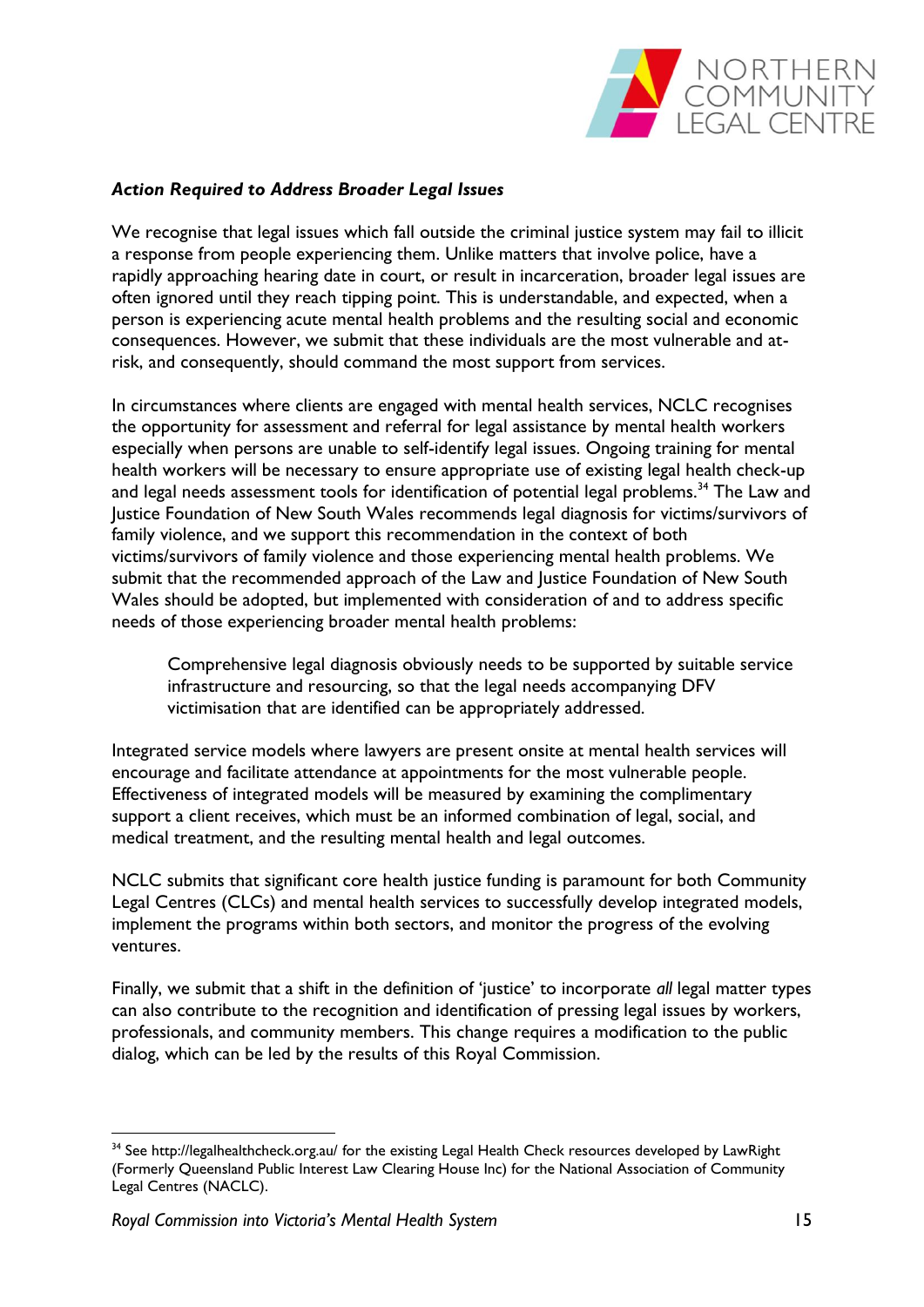

# <span id="page-15-0"></span>**DELIVERY AND IMPROVEMENT OF MENTAL HEALTH OUTCOMES**

### *Current Approach and Concentration*

Health Justice Partnerships are internationally recognised and employed. Australia and Canada have followed the lead of the United States in its development of Medical Legal Partnerships.<sup>35</sup> In the United States, these partnerships currently operate across 46 of the country's 50 states.<sup>36</sup> Similarly, over 380 health justice partnerships are in operation across the United Kingdom.<sup>37</sup>

In Victoria, a number of Victorian legal services are already engaged with health services, hospitals, and community medical centres for the purposes of Health Justice Partnerships following on the back of the Advocacy and Right Centre Ltd.'s 2012 pilot program.<sup>38</sup> However, as the Mental Health Commission of New South Wales recognises, partnerships are an 'essential minimum' and 'integration is the ultimate aim'.<sup>39</sup>

We submit that currently, funding restrictions prevent full integration and limit programs, including those at NCLC. As a result, many programs are informal, ad hoc, and their challenges, successes, and improvements are not able to be adequately monitored.

We further submit that community based social, medical, and legal work is essential but not the only contributor to mental health outcomes. Even with the increased appreciation for, and implementation of Health Justice Partnerships, social and legal assistance is not the only mechanism for delivery and improvement of mental health outcomes. We recognise that there are limitations of the court systems, at both the state and federal levels, in identifying and responding to a person's mental health problems.

The Justice Project identifies the myriad of issues facing people with mental health concerns in the court system:

Many people with disability who are offenders have a long history of undiagnosed or untreated impairment. Concerted efforts to support targeted prevention and early intervention initiatives for people with disability are needed. These initiatives would include better identification of disability, greater access to mental health services and rehabilitation programs, and accessible community legal education and information.

<u>.</u>

<sup>35</sup> *International Medical-Legal Partnership* (2019) National Centre for Medical Legal Partnership <https://medicallegalpartnership.org/partnerships/international/>.

<sup>36</sup> National Centre for Medical Legal Partnership, *Medical-Legal Partnership* (2019) <https://medicallegalpartnership.org>.

<sup>37</sup> Sarah Beardon and Hazel Genn, 'The Health Justice Landscape in England and Wales: Social welfare legal services in health settings' (UCL Centre for Access to Justice, 2018) 28.

<sup>&</sup>lt;sup>38</sup> See the following report for more information on the application of Medical-Legal Partnership in Australia as implemented by the Advocacy and Right Centre Ltd and Clayton Utz Foundation by Loddon Campaspe Community Legal Centre: Peter Noble, 'Advocacy-Health Alliances: Better Health Through Medical-Legal Partnership' (Final Report, Clayton Utz Foundation, August 2012).

<sup>&</sup>lt;sup>39</sup> Mental Health Commission of New South Wales, 'Health Justice Partnerships in New South Wales' (Position Paper, The State of New South Wales, October 2016) 5.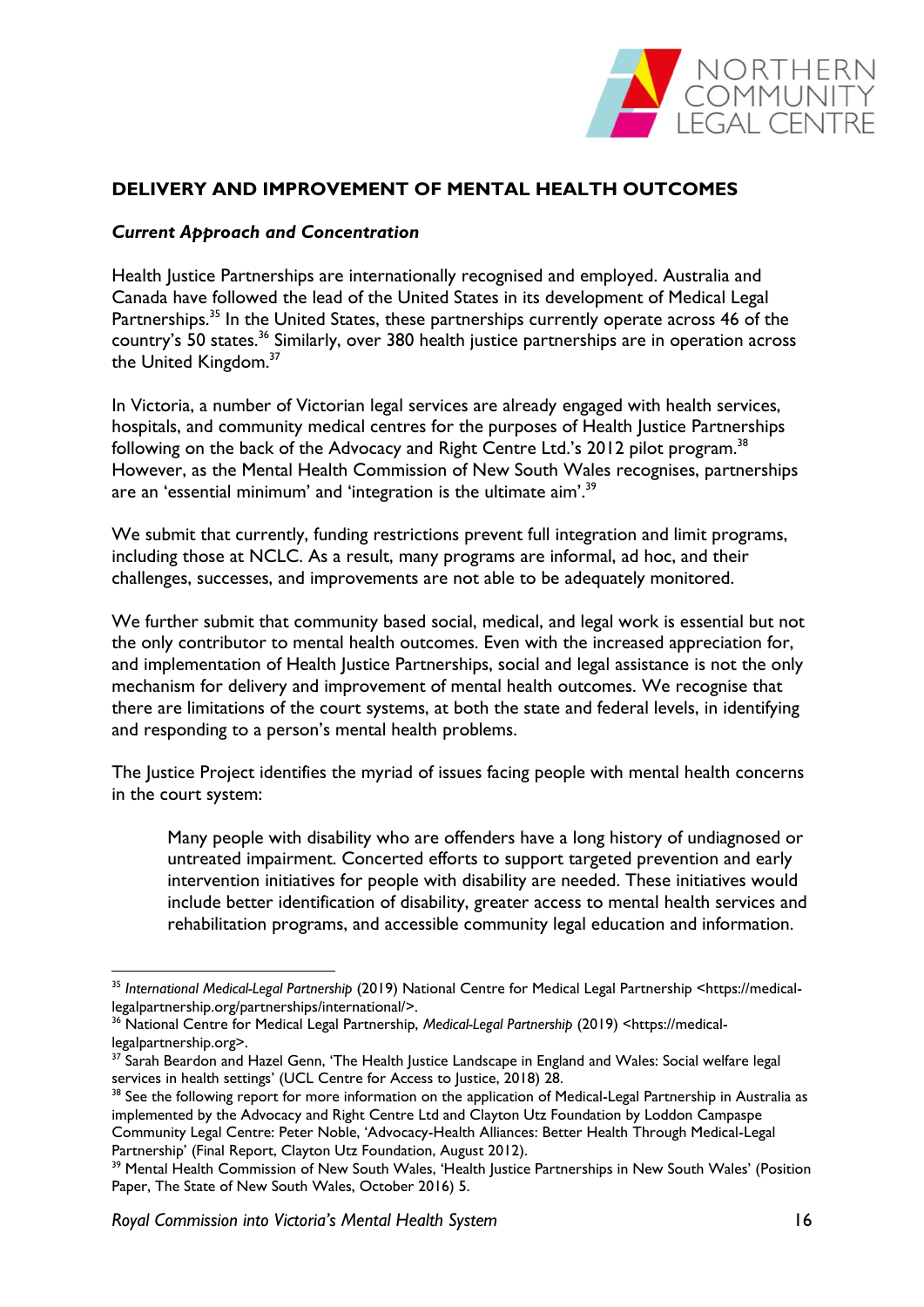

People with disability face many systemic and structural barriers to accessing justice. These include physical inaccessibility, inflexible court procedures, negative attitudes and stigma towards people with disability, lack of understanding of disability by those who work in the justice system, lack of critical supports at all stages of the justice system, and an under-resourced legal assistance sector. Physical, cultural and social environments often fail to accommodate the needs of people with disability and inhibit them from participating in the justice system on an equal basis with others. $40$ 

We submit that wrap-around services must be available at the community level and also integrated into court systems; at the registry and in the court room. While the Justice Project exemplifies difficulties within the criminal justice system, we submit that similar hurdles exist in civil and family law matters.

# <span id="page-16-0"></span>*Importance of Incorporation of Wrap-Around Integrated Services*

We submit that wrap-around integrated service models are vital to improved mental health outcomes.

The National Centre for Medical Legal Partnership reports the following impact from the integrated services in the United States:<sup>41</sup>

- People with chronic illnesses are admitted to the hospital less frequently.
- People more commonly take their medications as prescribed.
- People report less stress and experience improvements in mental health.
- Less money is spent on health care services for the people who would otherwise frequently go to the hospital, and use of preventative health care increases.
- Clinical services are more frequently reimbursed by public and private payers.

Australia's Health Justice Partnerships are in their infancy. Development of Health Justice Australia in 2016 indicates that Australia's legal and medical professions are committed to expanding and strengthening these initiatives across the country.

Mind Australia identifies that 'people with mental ill health can experience fear of disclosure, real and perceived communication problems and other capability issues. These can make even relatively simple legal problems appear overwhelming, while agoraphobia or panic attacks can contribute to a journey to a legal service or advice centre being difficult'.<sup>42</sup>

Despite the prevalence of mental health conditions, Health Justice Australia reports that 'nearly one in five Australians take no action for their legal problems. When they do seek advice, they are more likely to ask a non-legal advisor, such as a health professional, than a

<sup>1</sup> <sup>40</sup> Law Council of Australia, 'The Justice Project' (Final Report, Law Council of Australia*,* August 2018) 20. <sup>41</sup> *Medical-Legal Partnership Impact* (2019) National Centre for Medical Legal Partnership <https://medicallegalpartnership.org/impact/>.

<sup>42</sup> Mind Australia Limited, Submission to the Productivity Commission, *Inquiry into the Social and Economic Benefits of Improving Mental Health*, April 2019, 47.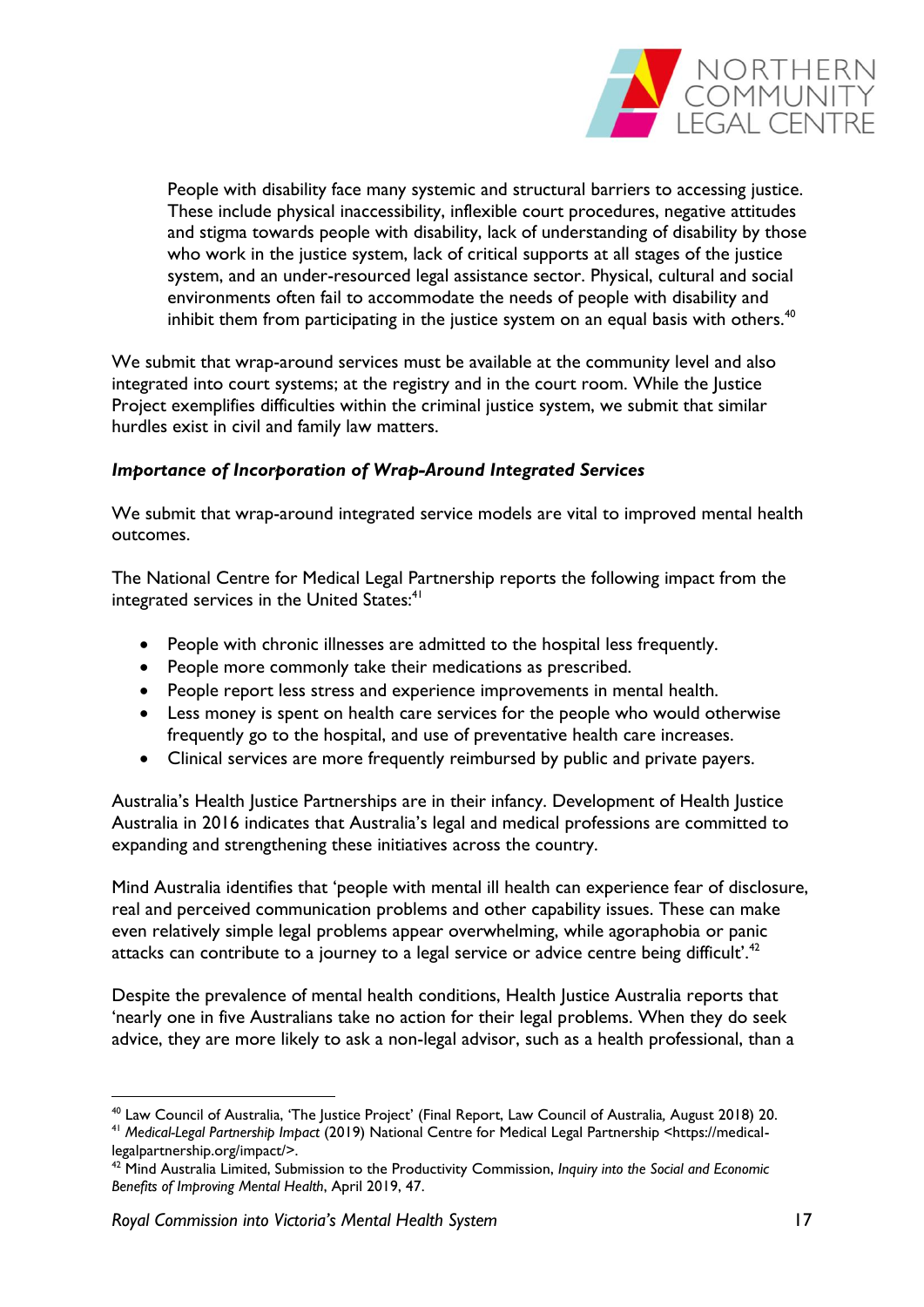

lawyer'.<sup>43</sup> The Law and Justice Foundation of New South Wales also recognises 'health and welfare professionals as major 'gateways' to legal services.<sup>'44</sup>

We submit that Victoria should be influenced by the success of the well-established partnerships in the United States, the United Kingdom, and the existing Australian partnerships, and in turn be motivated to rapidly expand these collaborations across the state.

A leader in the field of mental health services, Mind Australia, confirms its support of Health Justice Partnerships through its work with NCLC and in its submission to the Productivity Commission Inquiry into the Social and Economic Benefits of Improving Mental Health.<sup>45</sup>

In relation to the crossover of persons experiencing mental health problems and litigation in civil, criminal, or family law matters, we submit that here is a risk of recidivism, unjust outcomes, and systems abuse if wrap-around services are not incorporated in court systems. Courts will not be able to adequately handle matters where mental health problems exist if they are not informed through court documentation and have staff trained appropriately. Further, decision makers must be attuned to the mental health of any party to proceedings to ensure fair outcomes.

### <span id="page-17-0"></span>*Northern Community Legal Centre Approach and Impact on Clients*

Due to no direct health justice funding, we are running limited outreaches and have limited involvement with the major mental health organisations in our catchment area. For example, our Mind Australia outreach is only once a month. With more resources, we know that we would be able to have a dramatic impact on a larger amount of people with mental health issues, as demonstrated in the below case studies. We also know that many of these clients will not seek legal assistance unless it is provided onsite.

We also see the importance of wrap-around services and have been working with a range of community partners outside and inside the mental health area. For example, we are part of a youth crime prevention project<sup>46</sup> based in the City of Hume which has the second highest number of youth offenders in metropolitan Melbourne. NCLC has been working with Banksia Gardens and is part of a consortium of 12 services delivering crime prevention programs, along with Headspace, a youth drug, alcohol and mental health service. NCLC is committed to this legal/health/community alliance as a mechanism to improve accessibility and enable our service to reach young people who may be experiencing multifaceted psychosocial issues and attendant legal issues. Working within this context has allowed NCLC to address the legal needs of young people from within a supportive and youth friendly environment, with a focus on the multi-dimensional needs of the young person.

<sup>&</sup>lt;sup>43</sup> Health Justice Australia, 'The Rationale for Health Justice Partnership: Why Service Collaborations Make Sense' (2018) 2.

<sup>44</sup> Christine Coumarelos, 'Quantifying the legal and broader life impacts of domestic and family violence' (Paper 32, Law and Justice Foundation Justice Issues, June 2019) 27.

<sup>45</sup> Mind Australia Limited, Submission to the Productivity Commission, *Inquiry into the Social and Economic Benefits of Improving Mental Health*, April 2019, 47.

<sup>46</sup> For which NCLC does not receive any funding.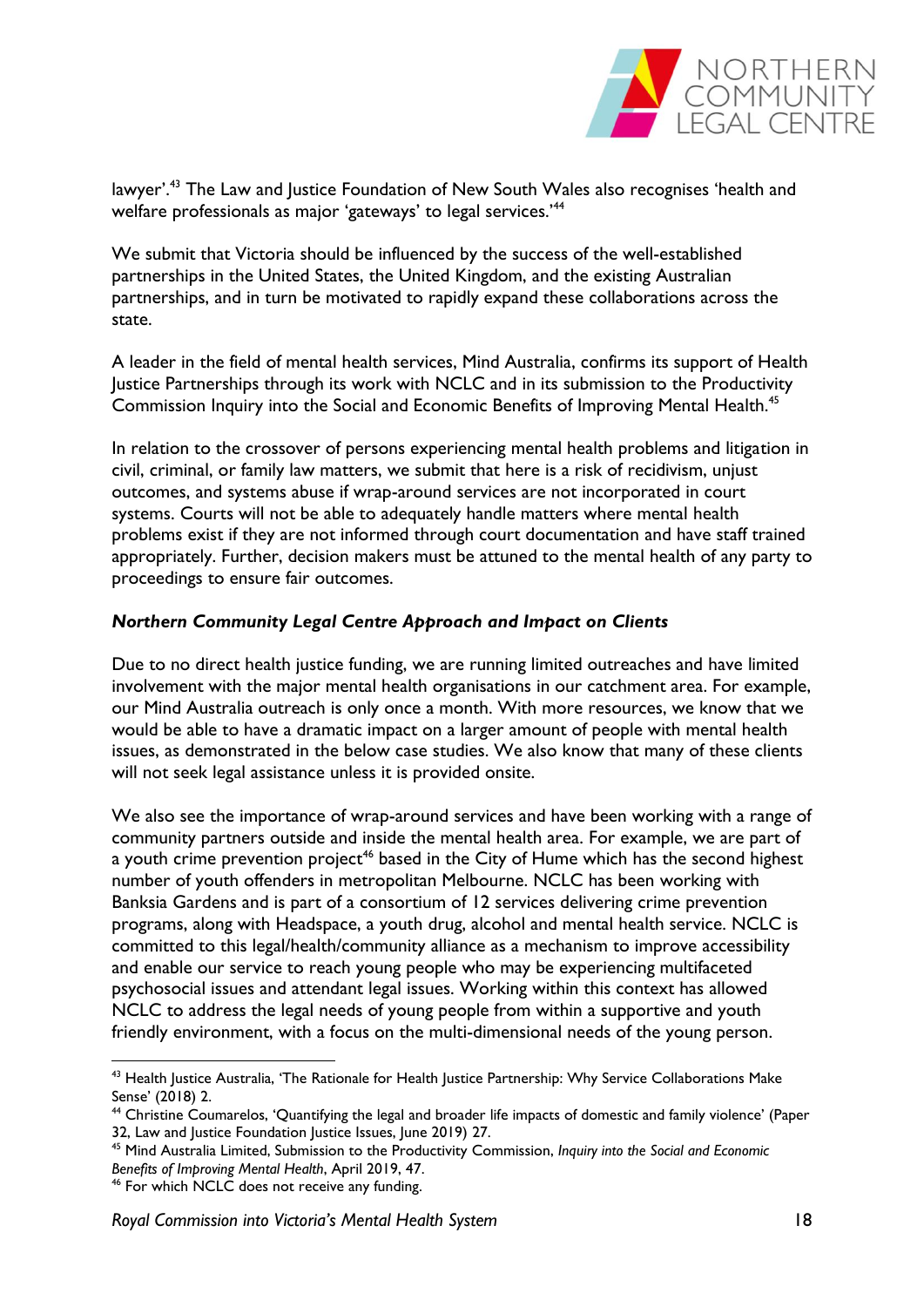

The following case study examples demonstrate the positive legal outcomes, and in turn, mental health outcomes, resulting from our unfunded heath justice partnerships.

# **CASE STUDY**

Civil Matter Mental Health Problems and the Importance of Preventing of Re-Traumatisation

*We saw Besan\* at a collocation site after he was referred from one of the community mental health practitioners. The community mental health practitioners attended all the appointments with Besan and was able to assist conveying more sensitive issues with Besan's consent. The practitioner provided a background report regarding the childhood sexual abuse suffered by Besan, which ensured that he did not have to recount this traumatic experience.* 

*We are now assisting him with numerous legal issues, including a \$4,000 debt with a phone company, which we had waived; a \$27,000 debt with a finance company, which we are working towards getting waived; and a Victims of Crime Assistance Application which could see the Besan receive up to \$10,000 as well as ongoing counselling and other expenses to assist recovery.* 

*The community mental health practitioner has assisted the client with follow up work for his legal matters and has written letters of support which have greatly assisted. This is an example of working in a truly integrated practice.* 

\*Name changed

# **CASE STUDY**

Criminal Matter Mental Health Problems and the Impact of Successful Wraparound Assistance

*Jackie\* sought the assistance of Northern Community Legal Centre after she was charged with possessing a drug of dependence, two graffiti offences and possessing cartridge ammunition.* 

*When Jackie committed these offences, her living situation was unstable and she was disengaged from education, employment and her local community. She also reported struggling with significant anxiety.*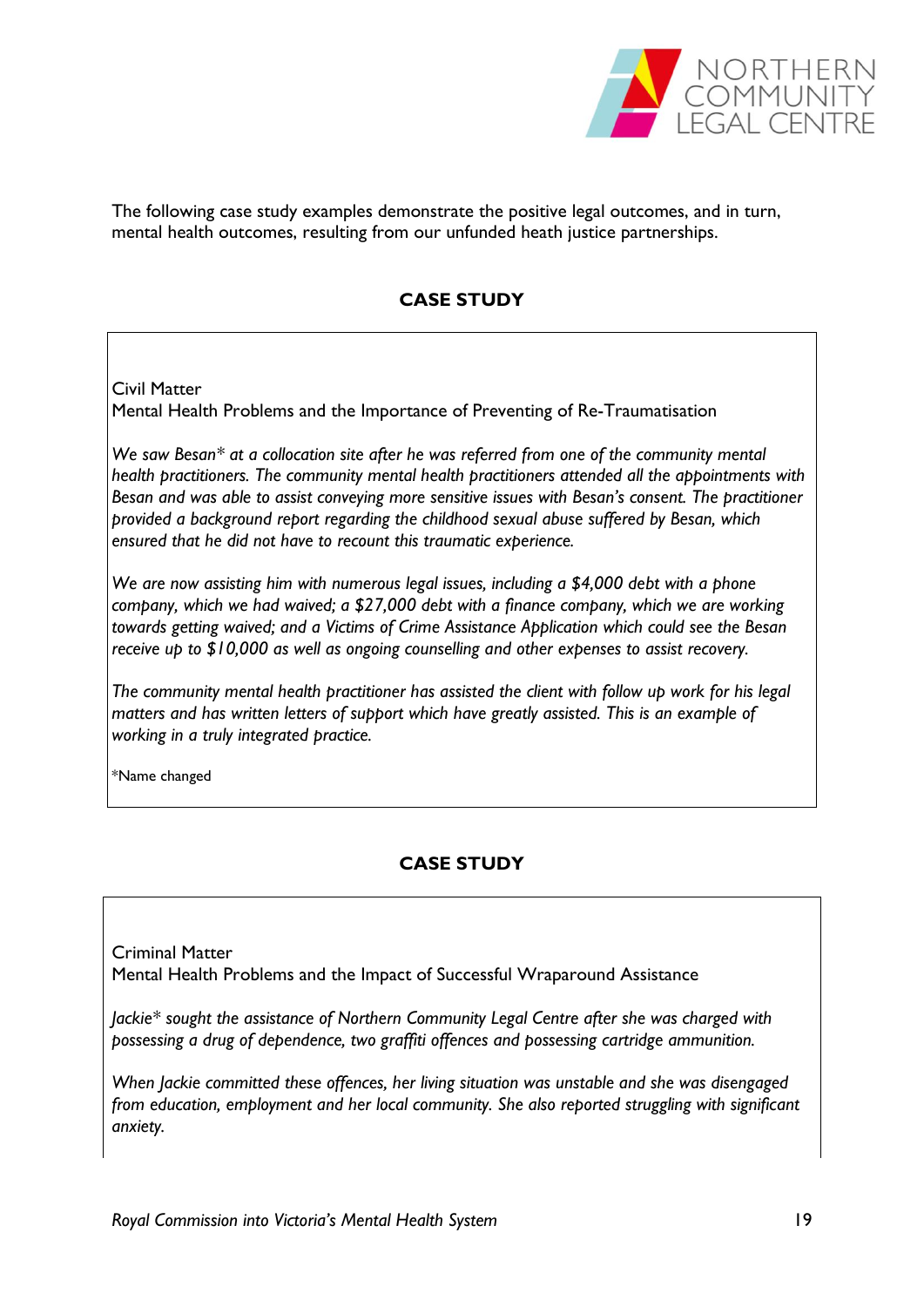

*Our youth lawyer agreed to assist Jackie with her criminal matter in the Children's Court. After several months of difficult negotiations, our youth lawyer was able to persuade the Police Prosecutors to withdraw both of the graffiti charges because the evidence against Jackie was entirely circumstantial. Jackie was prepared to accept responsibility for the remaining charges.*

*At the court hearing, although Jackie had previously completed a Diversion Program through the Children's Court and despite significant push back from the Police Prosecutors, our youth lawyer successfully advocated for Jackie to be given the chance to complete a second Diversion Program.*

*In deciding whether to give Jackie a second chance, the Police Prosecutors and Magistrate placed significant weight on the youth lawyer's submissions, which highlighted that Jackie had taken several positives steps towards her rehabilitation since offending. The youth lawyer explained that Jackie had engaged with a psychologist and had started a part-time job. In addition, she had completed some studies at her local TAFE institute and had stayed out of trouble with the police.*

\*Name changed

1

# <span id="page-19-0"></span>*Action Required to Implement Wrap-Around Services*

The National Partnership Agreement on Legal Assistance Services 2015-20 (NPA) provides Australian Government funding to states and territories to distribute to legal aid commissions and CLCs. In Victoria this is now administered through Victoria Legal Aid.

Whilst the NPA purports to support a national legal assistance sector that is more integrated and improve access to justice for disadvantaged people, it neither sets priorities for specifically working with people with a mental illness (stated priority cohorts are people with Mental Illness/ Disability) nor does it provide for Integrated Services Funding for Mental Health. There is no incentive or resources for CLCs to respond and prioritise people with mental health problems, notwithstanding the significant impact that unresolved legal issues can have on their recovery. The NPA needs to specifically address the issue of providing legal services to people with a mental illness, and deliver incentives to work with mental health services.

A recent review of the NPA highlighted the importance of wrap-around services:

Australian Capital Territory stakeholders raised the importance of delivering holistic, wrap-around services in order to meet the needs of their clients. Often, a non-legal issue such as mental health needs to be addressed before (or in conjunction with) addressing a legal issue. It was suggested that consideration be given to how this approach to legal assistance services can be acknowledged within a future NPA.<sup>47</sup>

<sup>&</sup>lt;sup>47</sup> URBIS, 'Review of the National Partnership Agreement on Legal Assistance Services 2015-220' (Final Report, The Australian Government Attorney-General's Department, 19 December 2018) 22.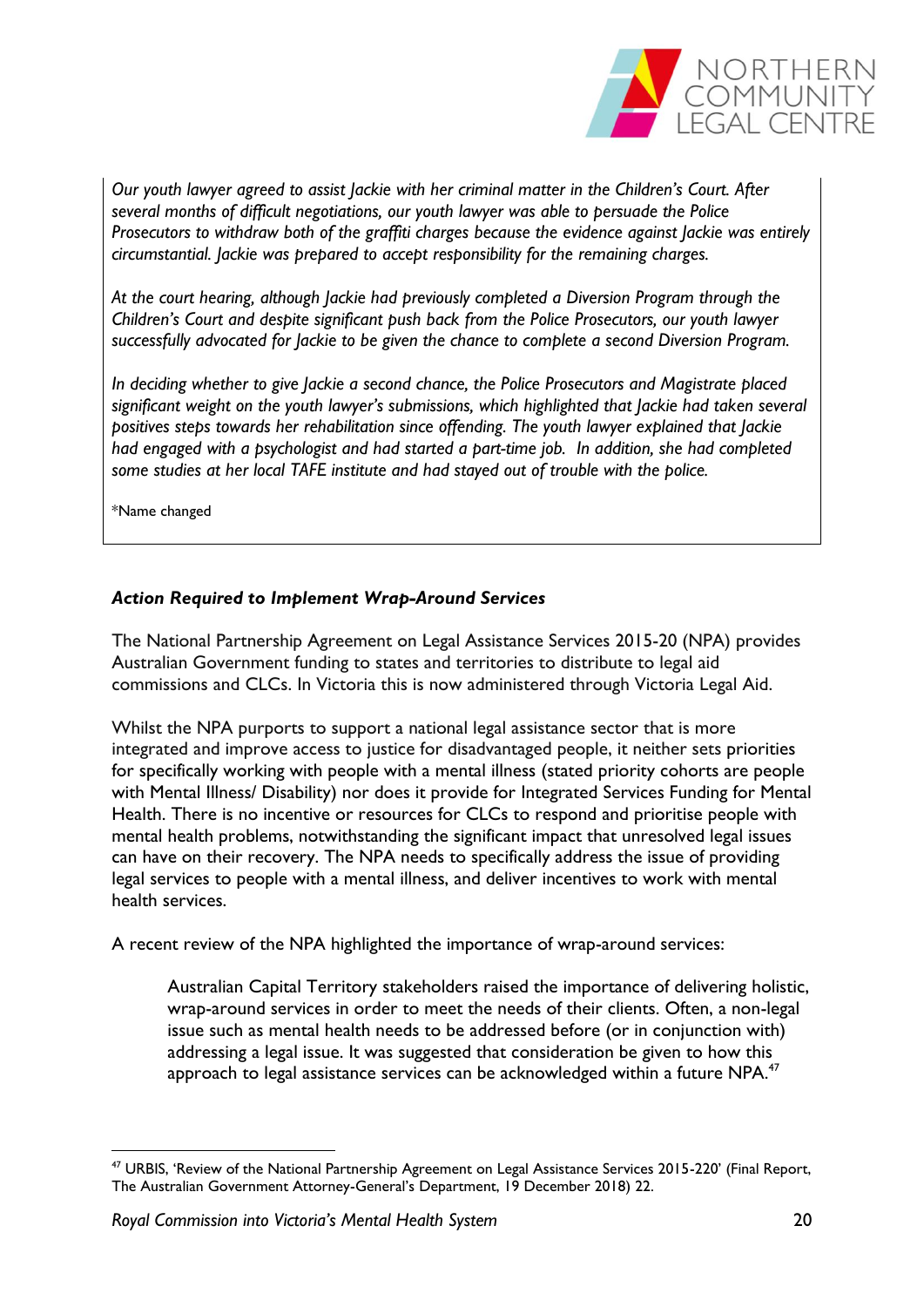

In Queensland,  $CSP^{48}$  is driven through the QLAF<sup>49</sup>, five thematic forums and 12 Regional Legal Assistance Forums. The five thematic QLAF forums are: Community Legal Education Assistance Forum; Children and Families Legal Assistance Forum; Best Practice and Evidence Base Working Group; Aboriginal and Torres Strait Islander Service Planning Working Group; and, Mental Health Service Planning Working Group.<sup>50</sup>

We suggest that the NPA's mechanisms within the funding of the legal assistance sector ensure wrap-around services and guarantee incentives within the funding of mental health services that encourage integration of legal services with the mental health service sector.

The Victorian Government's 2016 Access to Justice Review explicitly recommended a call to action for state and federal funding for integrated services:

The Victorian and Commonwealth Governments should seek to identify ongoing funding for integrated services where there are demonstrated legal needs for tailored or targeted services to reach particular client groups. Such services require cross-portfolio co-ordination between justice and human services areas. Certainty of funding would help legal service providers build long-term collaborative relationships with non-legal service providers, and provide more effective services to vulnerable and disadvantaged members of the community.<sup>51</sup>

Neither the Commonwealth nor the State Government funding of Community Legal Centre programs have provided any ongoing funding for Integrated Service Funding. The Victorian Legal Services Board grants program had a focus over the last ten years on Health Justice Partnerships and funded some CLCs for such projects. Their focus on this has now however declined. In recent years because of threatened reduction or a 'funding cliff' in Commonwealth funding to CLCs, the Victorian State Government set aside 'rescue' funds. With the reversal of the Commonwealth funding cliff threat, these funds were made available through the last two budgets for one off Integrated Services Funding and other CLC project funding. These funds assisted some community legal centres to further extend their integrated service projects many which had been established with VLSB funding, however services such as NCLC were not successful in obtaining these grants.

We therefore recommend that there be ongoing State funding to provide for the establishment and consolidation of Integrated Service Funding for all CLCs based on mental ill health demographics.

Once funding is in place, we submit that Victoria can be guided by the Medical Legal Partnership framework developed in the United States, in particular through implementation

<sup>48</sup> Collaborative service planning.

<sup>49</sup> Queensland Legal Assistance Forum.

<sup>50</sup> URBIS, 'Review of the National Partnership Agreement on Legal Assistance Services 2015-220' (Final Report, The Australian Government Attorney-General's Department, 19 December 2018) 33.

<sup>&</sup>lt;sup>51</sup> The Department of Justice and Regulation, 'Access to Justice Review' (Summary Report, Government of Victoria, August, 2016) 27.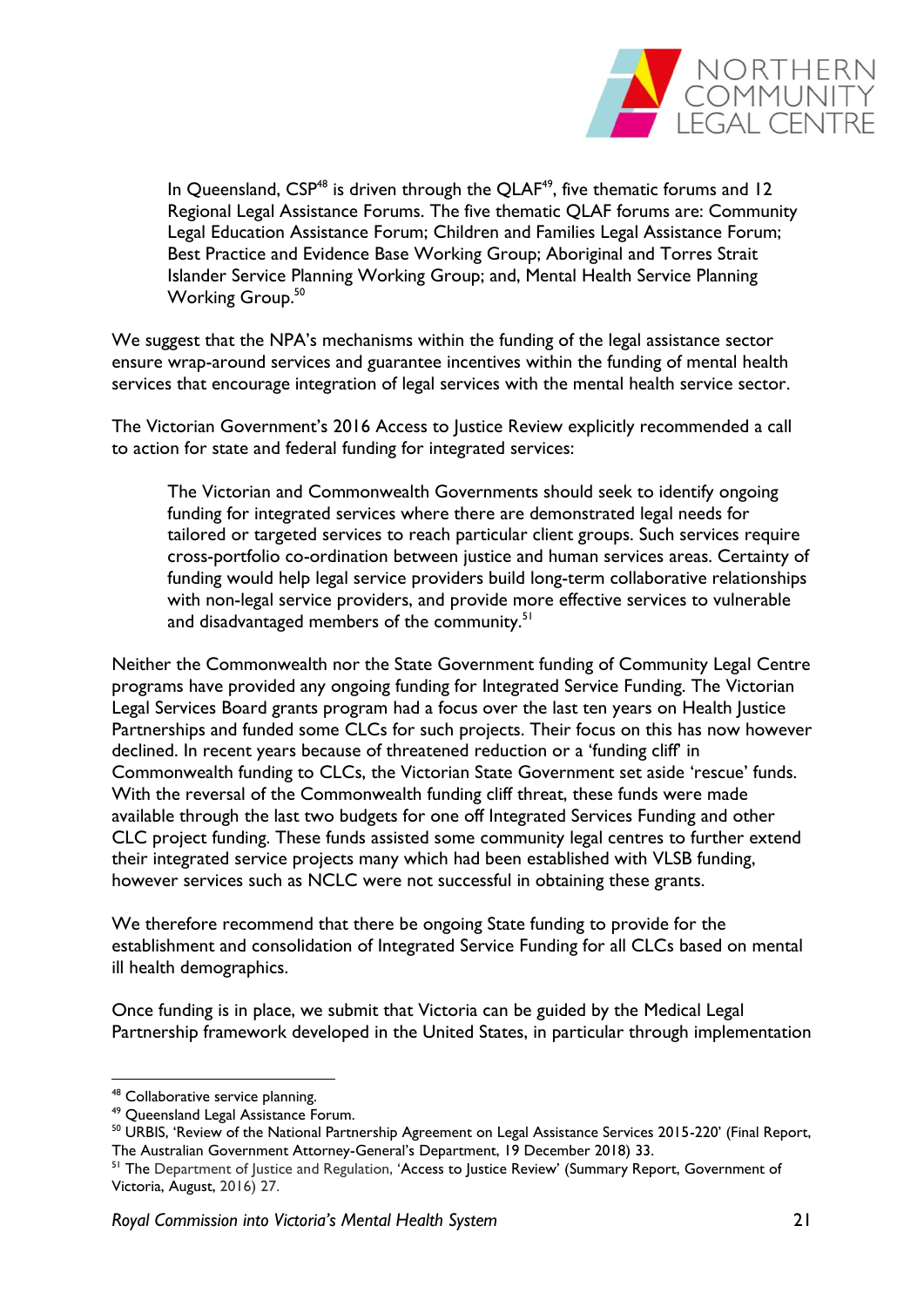

of the National Centre for Medical Legal Partnership's Toolkit.<sup>52</sup> This Toolkit was seen as instrumental in the development and roll out of the pilot Health Justice Partnership established by the Advocacy and Rights Centre Ltd in 2012.<sup>53</sup> This program continues to imbed a lawyer within a community health service three days a week. $54$ 

However, identification and triage of legal issues and subsequent referrals for legal assistance alone will not ensure positive mental health outcomes. All court systems must commit to adopting recommendations of this Royal Commission that are relevant to court processes. The Law and Justice Foundation of New South Wales supports the 'coordination' of legal and justice services for the purposes of supporting family violence victims/survivors.<sup>55</sup> Again, we submit that outcomes for people experiencing mental health problems will be improved by a reworking of the medical, legal, and justice sectors. We submit that a unified approach, resulting from informed consideration of mental health problems, the individuals that experience these problems, and the specific and collective needs of these individuals must be adopted. Fragmentation between the sectors must be addressed and we submit that the recommendations developed by this Royal Commission will be instrumental to enacting change.

# <span id="page-21-0"></span>**RECOMMENDATIONS**

- 1. That there be core State Government funding provided for all Victorian Community Legal Centres to enable health justice partnerships especially in areas where there is high levels of mental unwellness.
- 2. That there be specific Health Justice funding for lawyers in mental health programs.
- 3. That the Legal Assistance sector funding through the National Partnership Agreement ensure a more specific focus on mental health and promotion and funding of integrated service delivery with mental health services.
- 4. That funding agreements for other social services provide incentives for collaboration with other services including Community Legal Centres, thereby ensuring wrap-around services to ensure the reduction of mental unwellness.
- 5. That the generalised understanding of the justice system be broadened to include civil justice and that understandings obtained through the recent enquiries including *Access to Justice* and the *Justice Project Final Report* inform the inquiry.

<sup>52</sup> *The Medical-Legal Partnership Toolkit* (2015) National Centre for Medical Legal Partnership <https://medicallegalpartnership.org/wp-content/uploads/2017/11/MLP-Toolkit-Phases-I-and-II.pdf>.

<sup>53</sup> See Peter Noble, 'Advocacy-Health Alliances: Better Health Through Medical-Legal Partnership' (Final Report, Clayton Utz Foundation, August 2012).

<sup>54</sup> Loddon Campaspe Community Legal Centre, *Health Justice* Partnership <http://lcclc.org.au/programs/healthjustice-partnership/>.

<sup>&</sup>lt;sup>55</sup> See Christine Coumarelos, 'Quantifying the legal and broader life impacts of domestic and family violence' (Paper 32, Law and Justice Foundation Justice Issues, June 2019) 26.